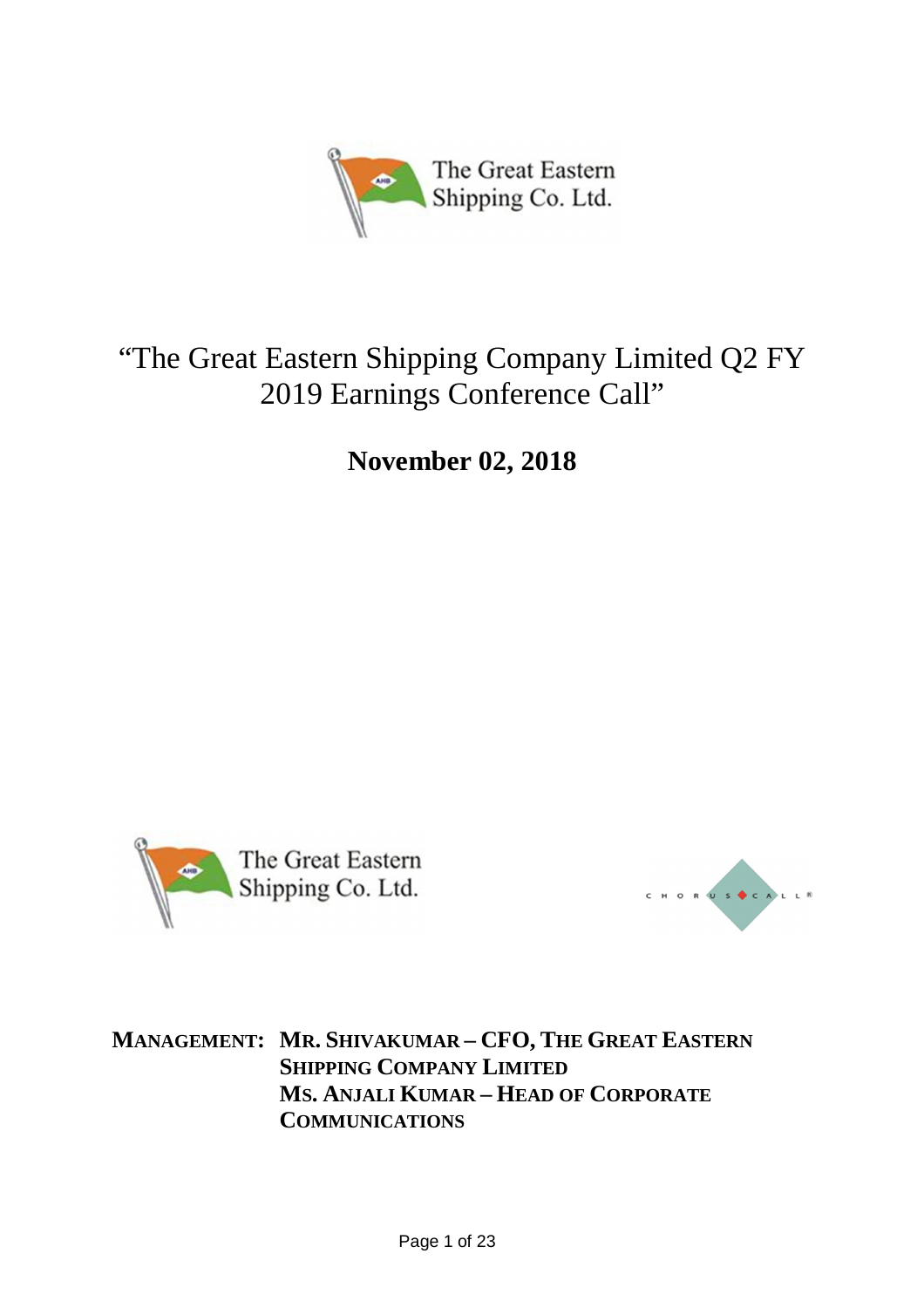

**Moderator:** Good Evening, Ladies and Gentlemen. Thank you for standing by. Welcome to The Great Eastern Shipping Earnings Call on the declaration of its financial results for the quarter ended September 30th, 2018. At this moment, all participant lines are in listen-only mode. Later, we will conduct a Question-and-Answer Session. At that time, if you have a question please press "\*" and "1". I now hand the conference over Mr. Shivakumar -- Group CFO to start the proceedings. Thank you. And over to you, Sir.

**G. Shivakumar:** Hi, Good Afternoon, Everyone and Welcome to the Results Conference Call for Q2 FY 2018 - 2019. I trust you would have been through our Results and Press Release.

> The main item of interest is that, as happened in the last quarter, the results have been swung by the movement in exchange rate during the quarter. While in Q1, the rupee depreciated by about Rs. 3.30. This quarter had seen a four rupee depreciation in the rupee versus the dollar. The results for the first half, therefore, include noncash charges of about Rs. 520 crores relating to exchange rates. The depreciation of the rupee is, of course, beneficial for our NAV since we have more dollar assets than dollar liabilities and this reflects in our net asset value. However, there has been a drop of about 4% in ship values, mainly in product tankers but also in bulk carriers. Net net, this has resulted in a drop in our standalone net asset value by about Rs. 8 per share to Rs. 352 per share. Offshore asset values have remained more or less static and some deals have been done for good quality modern assets. As a result, the has shown a narrower range for the rigs and therefore our NAV range has narrowed from 360 to 430 to about 397 to 420.

> Coming to how the shipping markets have performed. Both crude and product markets have performed very badly in the period from April to September and that is reflected in our TCYs. This has basically been driven by poor refinery runs which have been low on the back of lower demand growth for end products. U.S. crude exports were the lone positive factor increasing by about 1 million barrels per day. But this was more than compensated by a drop in MEG exports.

> Overall crude tanker demand was flat on a year-on-year basis during the first 9 months of calendar 2018 versus fleet growth on average of over 4%. This is again the first 9 months of this year versus the first 9 months of previous year, that is 2018 versus 2017. Therefore, rates have been very poor through the summer.

> However, in this 9-month period which is between January and September, there has been a very marginal fleet growth in crude tankers, if at all. And this near zero growth situation is helping to absorb the excess supply overhang. We are glad to report that in October, rates have picked-up very significantly for crude tankers. The spot Suezmax is currently at over \$30,000 per day and on some routes above \$40,000 per day. VLCCs are trading above \$50,000 per day in the spot market currently and Aframaxs are probably in the \$25,000 per day range.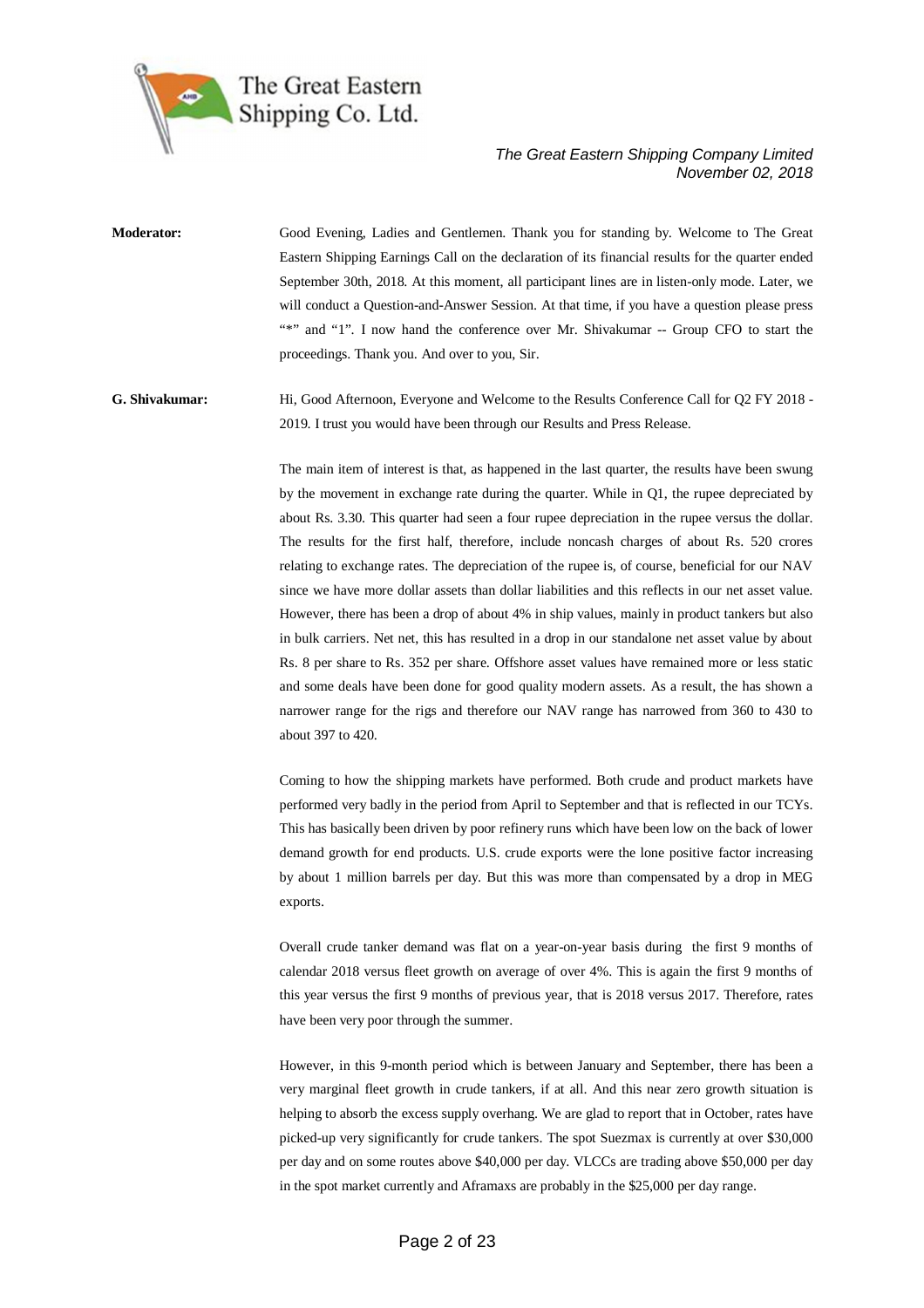

Coming to the product tanker market. Product demand was quite poor and the main increase in demand came from the consuming areas which means that there was very little demand growth for product tankers. So, consuming regions like China and India saw an increase in gasoil and diesel demand but this did not translate into the trade. And as a result, rates have been very poor, and they continue to be very poor. There is yet no sign of a turnaround in the market. The fleet growth in these assets has been about 2.5% in this 9-month period.

U.S. LPG exports have started picking up again and this may be a contributing factor to the market recovering somewhat in the last few months. We saw Q2 of this calendar year average VLGC spot rates going down to below \$10,000 a day and now they are more in the region of \$20,000 per day. Fleet growth so far this year in the 9 months has been zero.

The dry bulk trade into China has grown by about 13 million to 15 million metric tonnes during the 9-month period. And again, this is the 9 months over the similar same 9-month period in the previous year. There is a negative growth in iron ore imports into China, which is in the region of 10 million tonnes. But this is more than offset by an increase in coal and bauxite imports which are about 25 plus million tonnes. The fleet grew by about 2.5% in the 9 month period.

The order book stands at about 13% for crude tankers and at about 9% to 10% for dry bulk and product tankers. The offshore market continues to be challenged. Though it appears that at least the fall in rates has stopped, recent pricing points in the market indicate that there is an improvement of at least 20% to 30% from very low levels. And hopefully, the strength in oil prices will at some point in time translate to increased demand and therefore, some improvement in the rates. We currently have only one asset without a contract that is an 80 tonne Anchor Handling Tug Supply Vessel, and this is the same as it was in August when we had our last call.

One of the issues facing the industry in the next 15 months is the new IMO sulfur emission norm. In order to deal with this, we have decided to fit the exhaust gas cleaning system (which is colloquially called a scrubber) on 7 of our ships. These are our largest ships with the highest consumption and longest voyage time. And we expect that all these installations will be completed in calendar 2019 so we are ready for the new emission norms when they come in on 1st January 2020.

We continue to have a large spot exposure. And as I mentioned in the calls over the last few quarters, we have consciously tried not to fix out much of our capacity in the low markets because we have been expecting a turnaround and the time charter rates were very poor and were not adequately compensating us. Now we can start to see the benefits of it in the gas carrier market where the rates have recovered a little bit. But much more in the crude tanker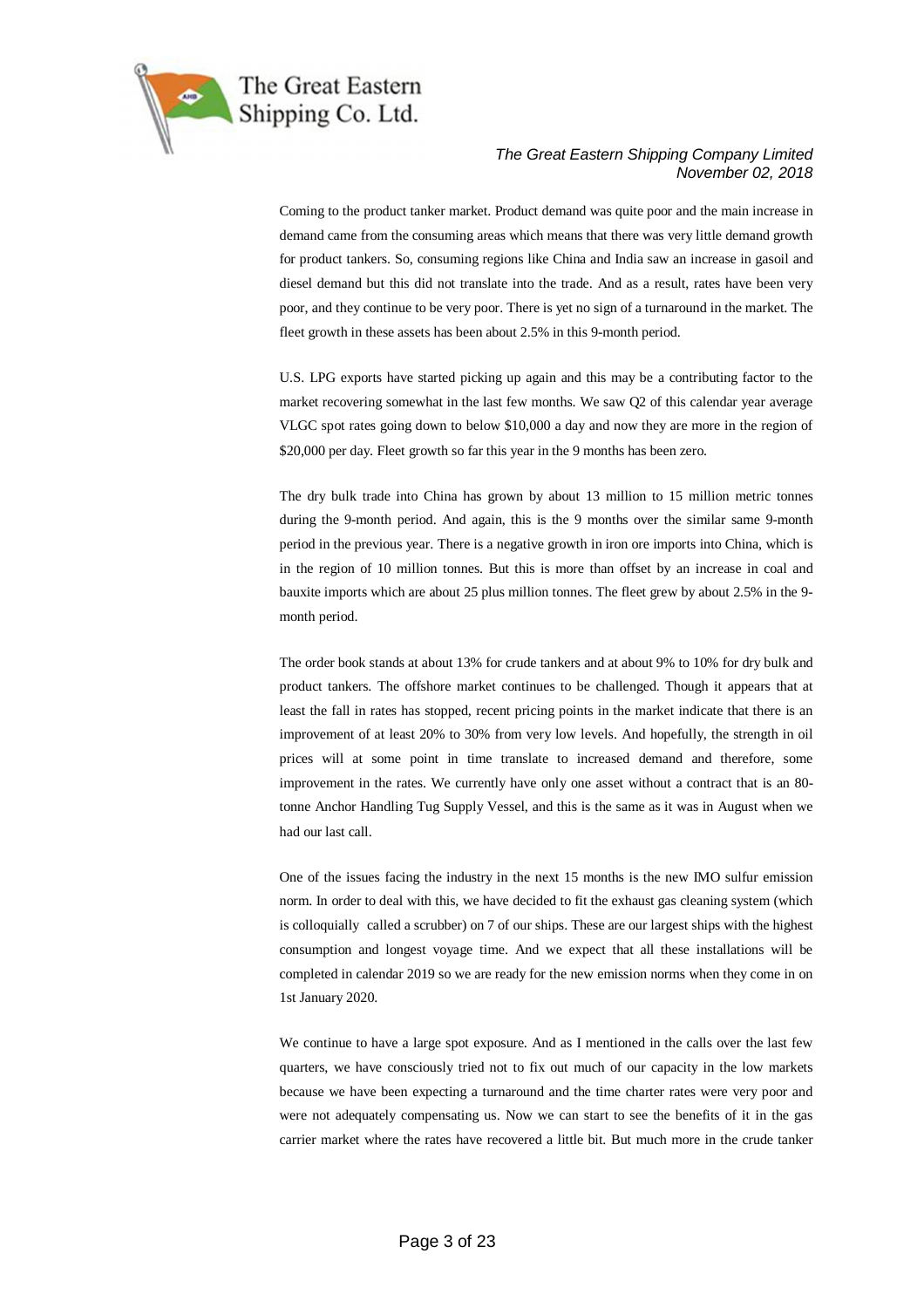

market where suddenly there has been a spike in the rates and having a large part of our 12 crude tanker spot is enabling us to take advantage of the increased freight rates.

So, with that, I will conclude my remarks. And we are happy to discuss these results and we welcome any questions from you.

**Moderator:** Thank you very much, sir. Ladies and Gentlemen, we will now begin the Question-and-Answer Session. We have our first question from the line of Chris Noronha, a shareholder. Please go ahead.

**Chris Noronha:** I was wondering if you can help me I was looking at your quarterly results and you mark-tomarket the loss of Rs. 520 crores for the half-yearly, right, on derivative contracts? Could you elaborate on that? I am not able to understand when most of your income or revenue is in dollars, what is the problem?

**G. Shivakumar:** Yes, okay. I agree with you - There is no problem commercially. What we have done is that we have dollar assets and dollar income streams. And therefore, we match that off with dollar liabilities. Now we either take dollar loans directly or we take rupee loans and swap them into dollars. We have now created a dollar liability either naturally or synthetically. The accounting treatment specified for this is that any revaluation of the loan, if the loan goes up in value because of changes in exchange rates, has to be charged to the P & L. So, let us say we borrow \$100 million, a straight dollar loan and we borrowed it when the exchange rate was Rs. 65 to the dollar and it is now at Rs. 72.5 to the dollar that Rs. 7.5 difference in the loan has to be reflected somewhere. So, which works out on a \$100 million loan works out to Rs. 75 crores and now that Rs. 75 crores have to be reflected in the P&L as a loss on revaluation of foreign exchange. Under the earlier accounting standard we had the option to capitalize it to the cost of the asset. Under the new IndAS, it is not permitted. Now coming to derivatives, so that was when you just borrow dollars directly. Sometimes we borrow rupees because it is cheaper to do that and we also get longer tenure loans. We go into the rupee bond market in India and borrow rupees. But we also swap them into dollars because we do not want to keep a mismatch in the currency of our assets and our liabilities. So, when that happens the difference comes in as a derivative mark-to-market loss. It is essentially the same thing but it is a mark-to-market on the derivative because what we have done is effectively, we have sold those dollars forward at Rs. 65 in the same example that I was giving you. So, the same Rs. 7.5 has been recognized on those as well and it comes in as a derivative loss mark-to-market on the derivatives. There is no escape from this because all these have to be revalued in rupees when we are reporting. In commercial terms, there is no issue since we have used these dollar loans to buy dollar assets and those dollar assets have also got revalued. So, we used those \$100 million to buy \$100 million worth of dollar assets and those also have gone up in value in rupee terms from Rs. 650 crores to Rs. 725 crores because of the same revaluation because they are still denominated in dollars. However, in our books, they remain at the original cost. We do not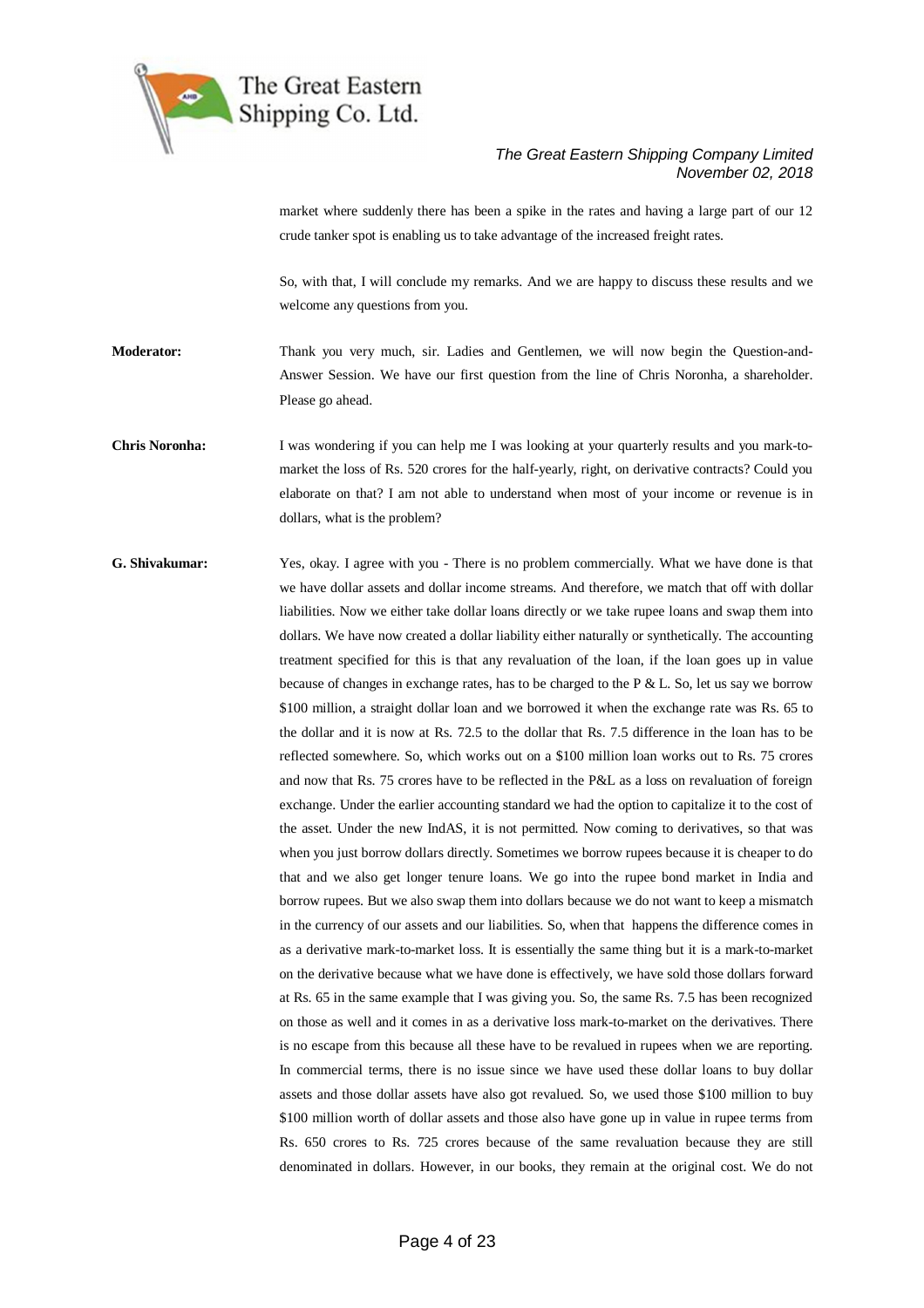

revalue our assets. And therefore, you only get one side of the impact. The positive side of the impact you get only in the net asset value because that is really showing the assets at the market value in rupee terms. So, when we have a weakening of the rupee, the P&L will take a hit.

**Chris Noronha:** Okay. In that case, if you encounter that the rupee is going to appreciate, right? In the first instance, I want to congratulate you on being one of the few firms which is marking to market quarterly.

**G. Shivakumar:** Okay, thank you. We don't deserve the credit, it is an accounting requirement.

**Chris Noronha:** I understand that. But if you look at whatever is going on in the Indian newspapers. But I want to congratulate you on that. But if the Indian rupee appreciates in that way next quarter you will hopefully...

**G. Shivakumar:** A positive impact, yes.

**Chris Noronha:** Have some sort of reverse effect or whatever the different mark-to-market.

**G. Shivakumar:** That is correct.

**Chris Noronha:** Okay. My second question relates to the CARE ratings issued a statement on your website and they say that based on that they have issued some sort of rating action. And they make comment there that the rating action factors in and I am reading out from the report factors in the deterioration in GE capital structure**.** Would you be kind enough to elaborate on that?

- **G. Shivakumar:** Yes, sure. So, that is a factual statement in that our net debt as of 3 years ago was very marginal. So, the debt was slightly more than the amount of cash in our balance sheet. In the last 2.5 years and you would have seen since you have been observing us, we have done a lot of CAPEX and we have done a lot of borrowing to fund that and we have drawn down from our cash as well. This has resulted in an increase in our net debt and that is what they are referring to in this. So, that is the deterioration in the capital structure. We were close to zero net debt to equity, and we have gone up to almost 0.5 net debt to equity.
- **Moderator:** Thank you, sir. We have the next question from the line of Aman Shah from Jeetay Investment. Please go ahead.
- **Aman Shah:** Congratulations that our call on spot rate has actually now started turning when our sales are...
- **G. Shivakumar:** Yes, we are now waiting for it to turn in our favor on product tankers also. That has not yet happened.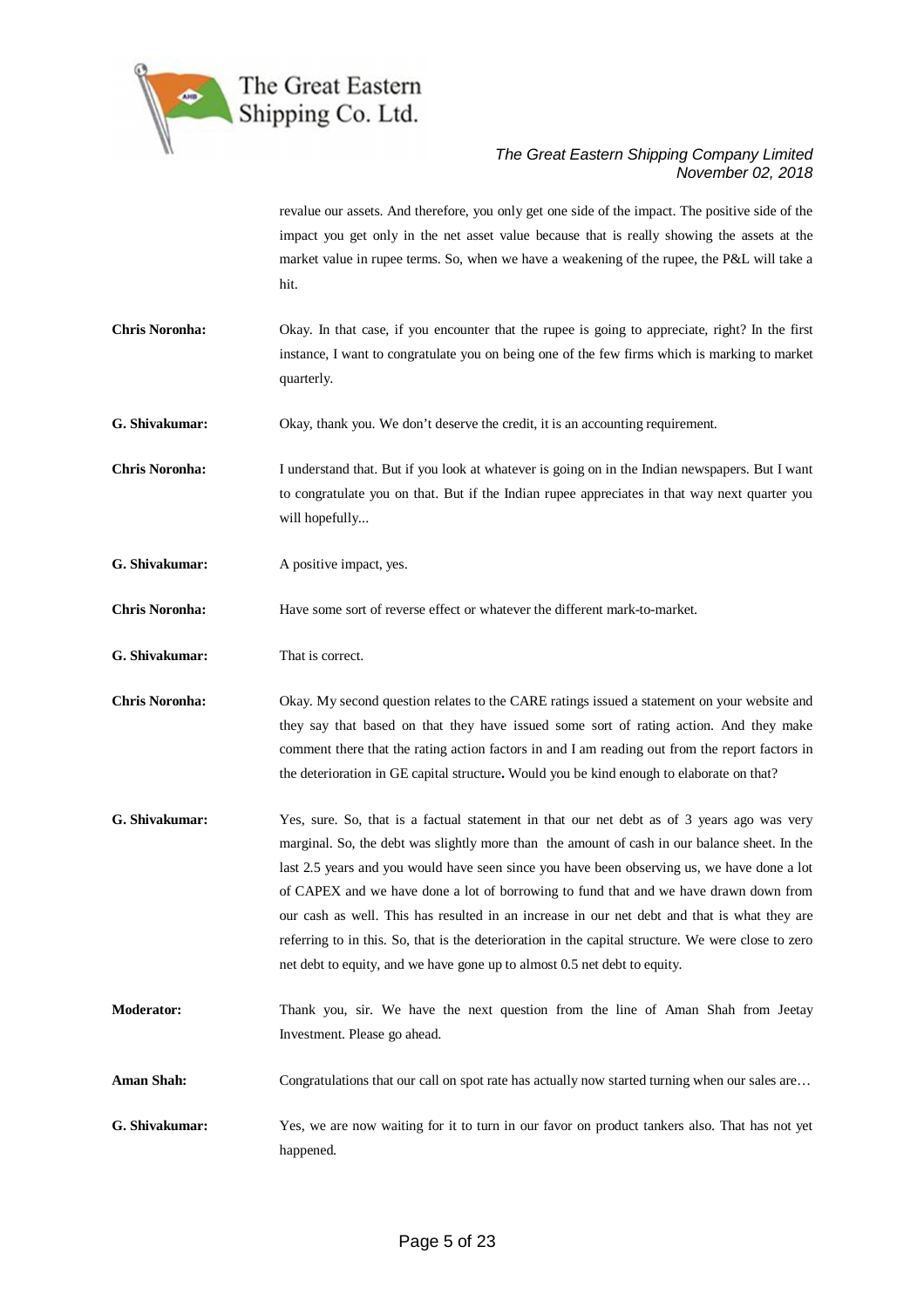

Aman Shah: Yes. So, my question was regarding the crude tanker market that we are seeing this steep recovery at what level should it be sustainable in your assessment? And what will be the tenure of this thing?

**G. Shivakumar:** Yes, so the honest answer to that is I do not know. So, and the reason I do not know is we still are not clear what has caused this we know that there have been more cargoes coming out of the AG, more crude tanker cargoes, VLCC cargoes, Suezmax cargoes, and therefore, there has been more movement. We do not know what has led to this sudden flurry of fixing, which has resulted in rates going up so much. We know that the fundamentals have been building up to it. But why it happened in October 2018 we have no idea, okay? What is the trigger for it? And without knowing what the trigger is we cannot tell you how long it will last. It may last through the winter, which is for the next 3 months to 4 months or it may be over in 2 weeks' time. So, all we can say is that the fundamentals have improved significantly over the last year or so where ships have got scrapped and therefore, the overhang of surplus capacity has got reduced. And while also celebrating the spot market as it is currently, we must sound a note of caution. There are a lot of VLCCs due for delivery next year. We have 65 plus VLCCs due for delivery next year, which is a very heavy delivery schedule. And so it is still going to be tough to have a sustained rally unless we have a lot of scrapping taking place and a big rebound in demand in the next few quarters. The one thing is that stocks have got drawn down and therefore, that may put some pressure onto people to import more and that could result in a significant amount of demand. We have been drawing, rather, we have been eating into inventories which can lead to future demand and so that is a possible positive factor which can come in. So, broadly, currently the fundamentals are quite aligned. But next year, there is a lot of crude tanker fleet growth which we should mention.

**Aman Shah:** Okay. My second question was related to the scrubber that we have installed in your 7 ships and balanced by this year and we will complete all installations you referred to.

**G. Shivakumar:** No, it is actually only 7 that we are going to install, we have taken a decision to install. They will all be installed by end of calendar 2019, not FY 2019.

| <b>Aman Shah:</b> | Okay.                                                              |
|-------------------|--------------------------------------------------------------------|
| G. Shivakumar:    | Yes, because the regulations kick in from 1st January, 2020.       |
| <b>Aman Shah:</b> | Correct. And what will be the CAPEX for this, if you can just      |
| G. Shivakumar:    | Okay. It should be somewhere in the region of \$20 million in all. |

.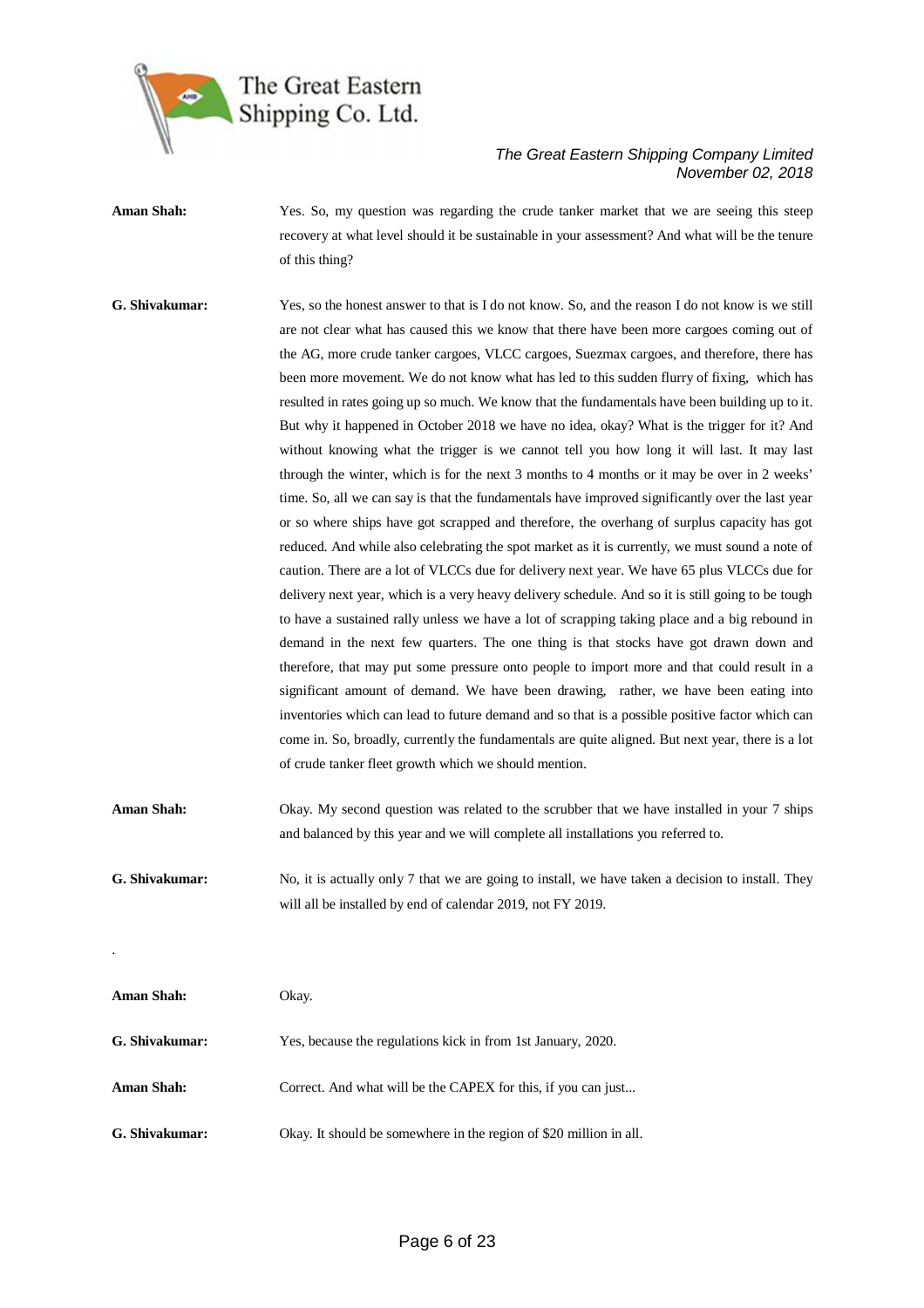

**Moderator:** Thank you, sir. We have the next question from the line of Vaibhav Barjatya from HNI Investments. Please go ahead.

**Vaibhav Barjatya:** I have 3 questions. So, one is on the if you can broadly explain the rationale of going for the scrubber and how it economically viable vis-à-vis the other option? And secondly, we have been hearing a lot about the impact on oil prices due to this IMO 2020 shift. If you can then broadly share your thoughts on that and whether it is going to impact essentially to the WTI and Brent? And okay, I think let us go with these two.

**G. Shivakumar:** Yes. Okay. First is on the economic rationale for the scrubbers. First let us go back to what this new regulation is. The new regulation restricts the amount of sulfur emissions from the exhaust gas of the ship to below 0.5%. Now in the standard fuel that shipping uses it goes up to 3.5% sulfur. So, the new regulation which kicks in from 1st January says that it has to be not more than 0.5%. Now you have a couple of choices here. You can use 0.5% fuel or you can continue to use 3.5% fuel but install a scrubber so that your emissions are less than 0.5%. The issue is that the high sulfur fuel oil is much cheaper than the low sulfur fuel and currently that spread is being quoted at about \$320 per tonne for 2020 and 2021. Now that is a traded market. So, the difference in price between marine gas oil i.e., low sulfur marine gas oil, and high sulfur fuel oil in 2020 is being quoted around \$320 per tonne. Now you just take the consumption of the ship and take the benefit of \$320 per tonne that is the benefit you get from installing the scrubber because you get to use the cheaper fuel. And that is where you get your payback. So, , the payback comes from the amount of sailing time you have that is a factor because you have high consumption only when you sail. When you are standing, you do not have consumption, you have very marginal consumption of fuel and typically the bigger ships sail for more time. Also, the bigger ships have much more fuel consumption. The payback is a function of how many tonnes you burn per day while sailing and how many days you sail both of which lead to your total consumption for the year. This, therefore, works much better in bigger ships which sail for more days and so we are fitting this onto our biggest ships basically the large crude tankers where we are fitting these scrubbers. The larger ships are Suezmax, Aframax size vessel. So, let us just put some numbers, right? These are not our numbers but I am just putting you some numbers as an example. A typical Suezmax would use 9,000 tonnes to 10,000 tonnes of fuel in a year. Now, if you have a saving of about \$300 per tonne, you will end up at \$2.5 million to \$3 million of savings in a year. If you can get your scrubber in and again there are some times when you cannot use a scrubber so if you are in a port, you may not be allowed to use an open loop scrubber. If you are in some territorial waters, you may not be able to use an open loop scrubber, so you will have to discount that somewhat. But let us say, you have about \$2.5 million of savings on account of the lower fuel cost and your cost of fitting a scrubber is say \$4 million then you have got a payback period of less than 2 years. So, that is why it makes sense. Now this trade which is at \$320 maybe actually \$200 or it may be \$500. So, we do not know that number. But based on today's market expectation or where the forward market is, it seems to be at around \$320. So, that is where the economic rationale comes in.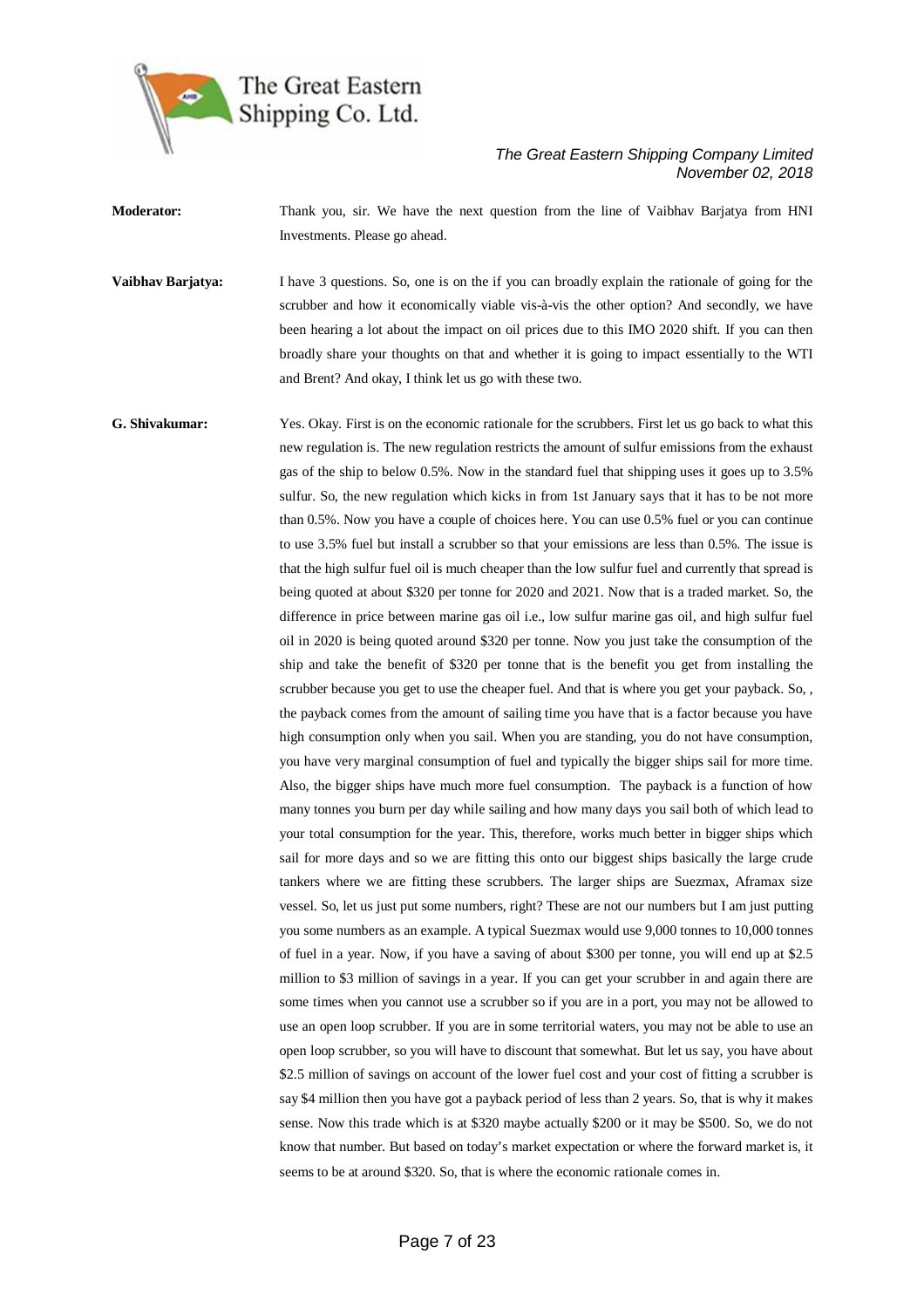

**Vaibhav Barjatya:** Okay, got it.

**G. Shivakumar:** Okay? Now, coming to what can happen to oil price? That is completely dependent on how the refiners have prepared for IMO 2020. You have about 3.5 million barrels per day of high sulfur fuel oil which is consumed on a daily basis by the shipping industry. That is 3.5 million barrels per day of high sulfur fuel oil. Of this, you can assume that 15% to maybe 20% of the ships will continue to consume high sulfur fuel oil, okay because they have been fitted with scrubbers. Let us stretch it a little bit and say 1 million barrels per day of high sulfur fuel oil will continue to be consumed. That still leaves a gap of 2.5 million barrels which needs to be replaced with low sulfur oil. Now you need to find out whether there is enough low sulfur fuel oil, either fuel oil or gas oil marine gas oil, which is a middle distillate just like diesel. Is there enough of that to substitute for this high sulfur fuel oil? We do not know that because we do not know what the refiners are doing. Yes, people have announced investments and people have said that they will start producing low sulfur fuel oil, etc. But it still does not add up to the full 2.5 million barrels per day. You can do some yield switching between gasoline and middle distillate. So, you can shift from gasoline production in your refining stack and you may have a refining expert in-house who may be able to help you on this. But that may not be more than 1 million barrels per day. But you still have a gap of say 1 million to 1.5 million barrels per day of middle distillate which needs to be produced. Now if you had to produce 1 million barrels a day of middle distillate, your yield cannot be more than 50%. And when I say 50%, that is really at the outside, which means you have to process at least 2 million barrels per day additional of crude oil. Now, where is this additional crude oil coming from? And if you do not have that 2 million barrels per day of additional crude oil, you could have a higher crude oil price. All this assumes that the refiners have not invested in the upgrading capacity to reduce the output of high sulfur fuel oil and therefore, we have to process lots more of crude oil just to get this additional middle distillate or low sulfur fuel. But if the refiners have already invested in the coking capacity, hydrocracking capacity or desulfurization capacity, then you will not have a shortage of crude oil. So, that is the critical factor for you to know whether there is going to be an increase in the price of crude oil or not. So, the critical thing here just to recap is you need to know what the refineries have done and how they are preparing for IMO 2020. Under the scenario where they have not prepared enough, you can have a blowout in the prices of crude oil under that scenario. Otherwise, it will be business as usual.

**Vaibhav Barjatya:** So, for the refinery, it would definitely be a function of what would be the investment and what would be the incremental price that they are getting on the.....

**G. Shivakumar:** That is correct and I have told that there is a big lead time for their investment 3 years to 5 years to set up a coker or hydrocracker. And there is a lot of investment, obviously and the lead time for making an investment is also a critical factor because the regulation date got announced a little over 2 years ago and people may not have believed it and invested because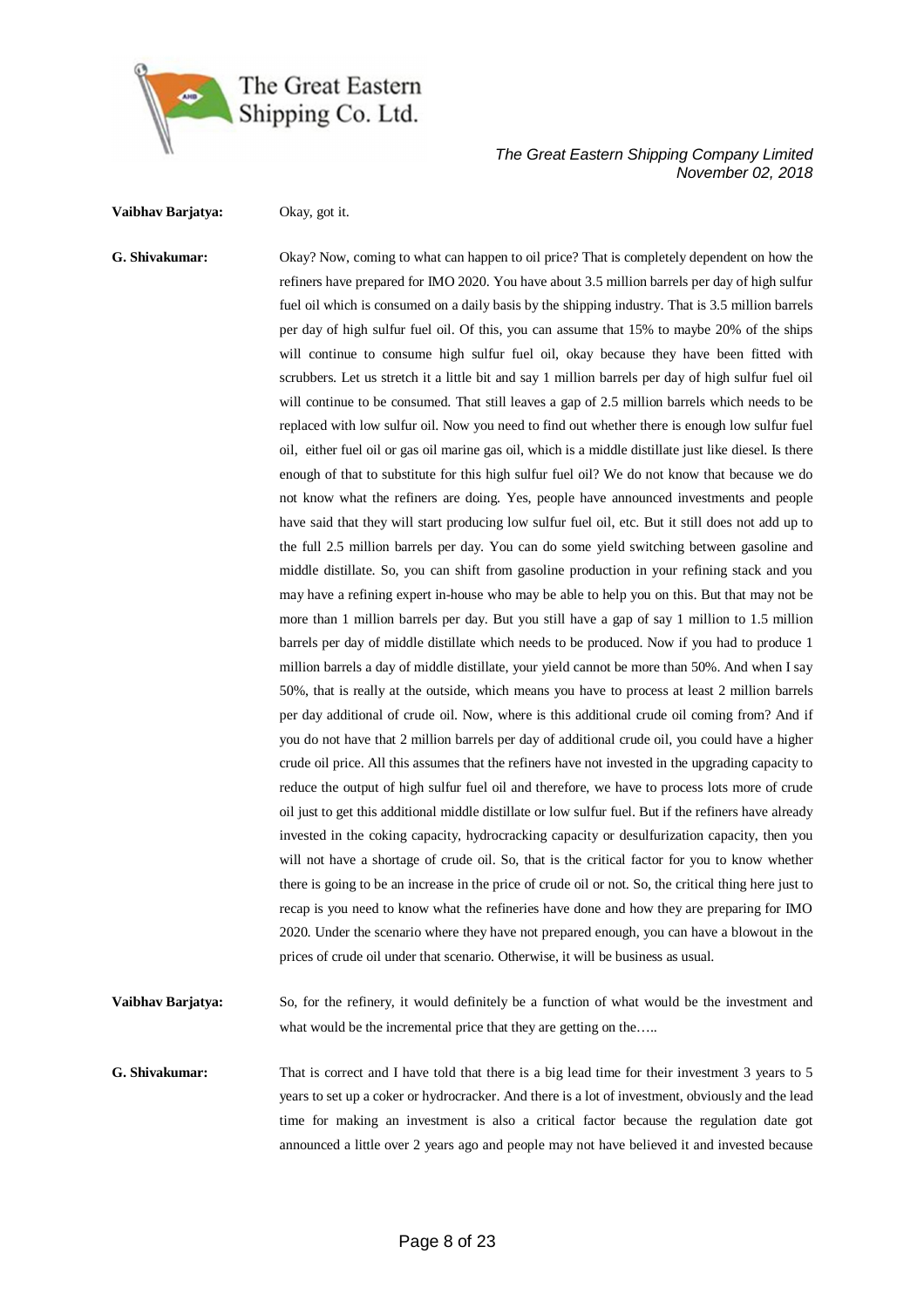

we have had several postponements of the Ballast Water Treatment regulation. So, finally, we do not know what the refineries are going to do or have already done.

- **Vaibhav Barjatya:** Sir, even if they have acted promptly you are saying 3 years to 5 years for the lead time then also there would be a there would be incremental demand for crude oil. Except it is going to take 3 years to 5 years to get the facilities in order?
- **G. Shivakumar:** Yes, that is correct . So, we do not know whether they made that decision in 2016 or they are going to make it in 2018 or 2019. Again, that is why it is important to know what the refineries are doing. And if that additional crude oil is going to be required then what is going to happen to the crude tanker market because this crude will then be transported. Products will move as well. Okay, so that has a lot of implications, not just on the price of oil but also on what can happen to shipping markets, tanker markets.
- **Vaibhav Barjatya:** Yes, I was coming to that. But yes, I think broadly got the sense and can I ask the third question or should I come back in the queue?
- **G. Shivakumar:** No, you can ask your third question then.
- **Vaibhav Barjatya:** Okay. Again, on this IMO 2020, what is your assessment, can it be really strictly implemented? Or there will be some of our low profile competitors who can take advantage of non-compliances, the cost advantage of noncompliance? And how this is implementation is going to work?
- **G. Shivakumar:** Yes, it is an interesting point which we also keep thinking about. They have not yet worked out how the implementation and enforcement is going to happen. This will be decided in the MEPC meeting of IMO in 2019. So, by July next year, we will be clear as to how they are planning to enforce this. So, currently, it is uncertain. We will know next year, we will know next year, 6 months before the date, hopefully.
- **Moderator:** Thank you, sir. We have the next question from the line of Bhavin Gandhi from B&K Securities. Please go ahead.
- **Bhavin Gandhi:** Sir, firstly with spot exposure, when can we see you locking up some of this tonnage into the markets? We have already seen some improvement in rates happening now.
- **G. Shivakumar:** Yes, Hi Bhavin. Yes, it is a little early. So, what happens is you get one good spot voyage and hopefully, we will enjoy a couple of good spot voyages and you have seen this because you have been looking at shipping for some time, it takes time for the spot rate improvement to start feeding through into the time charter rates. So, the first thing which happens is as soon as the spot rates improve owners stop giving the ship, offering ships for time charters or they just push the rates up by a few thousand dollars for charters. Charterers are still typically not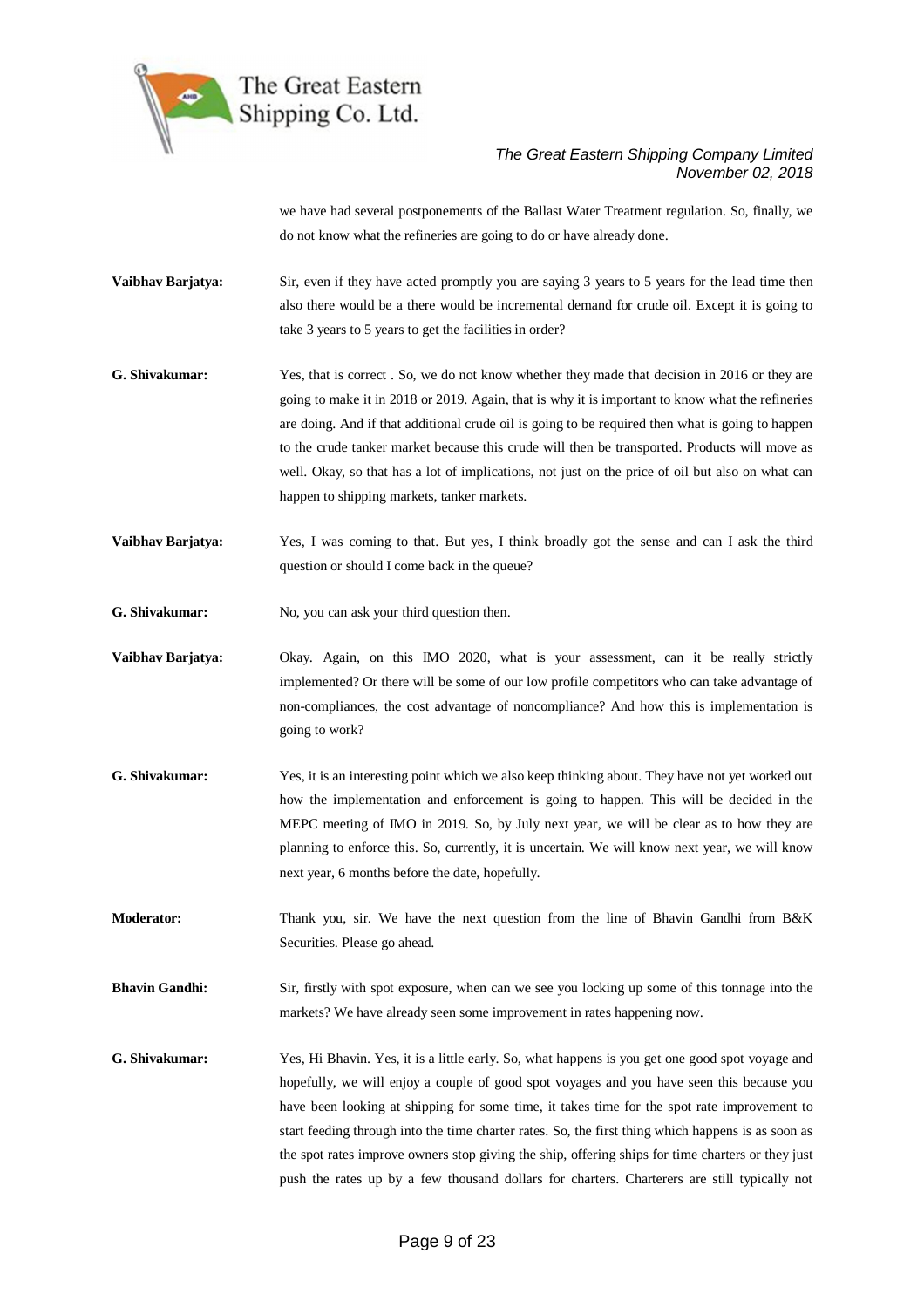

believing in the sustainability of the market and so they hold off from fixing too quickly on time charter. But if you have 2 months - 3 months of good spot markets then you will have a real pickup in the time charter rates. So, we will probably wait to fix but today voyages are getting done at \$40,000 a day for a Suexmax and if we can lock in \$40,000 a day, I would say for 50 days, it writes down your average for the rest of the year because the time charter rates for a 1 year period are probably still in the \$20,000 - \$21,000 - \$22,000 kind of range and you know you have built up such a nice buffer that you can afford to take a much weaker market going forward and you retain the optionality for a market upside as well. So, we are not going to be in a hurry to fix. If we get a tempting enough rate, we will look at fixing. And yes, we have 12 crude tankers on the spot market so it will be nice to put away some of our capacity but we are not going to give it away cheap.

- **Bhavin Gandhi:** Sure, sure. Sir, the second thing that I kind of could not understand is that despite the rupee depreciation, the NAV has gone down again. Which age profile have you seen because I could not see rates I mean asset prices coming off so much.
- **G. Shivakumar:** We have seen bulk carriers come off quite significantly about 5% drop in our bulk carriers prices and product tankers. So, irrespective of age especially the Supramaxes have dropped in value. I think all the sub-capes have dropped in value, really, so Kamsarmaxes and Supramaxes. The product tankers have all dropped in value because the markets have been so terrible and I think people have been so disappointed by the way the markets have been during the summer. So, those have really suffered in their values.
- **Bhavin Gandhi:** Sure. And sir, my third question, sorry to harp again on the IMO part this \$20 million CAPEX that you mentioned seems a little low from what we were guiding early, I thought it was closer to \$1.5 million to \$2 million a ship.
- **G. Shivakumar:** No, so we are only doing 7 ships.
- **Bhavin Gandhi:** So, this is only for the 7 ships that we are doing.
- **G. Shivakumar:** We are only doing scrubber installation on 7 ships so far.
- **Bhavin Gandhi:** Sure. And the other thing, again, so you already have commented on the regulatory aspect, etc. But I could not understand what changed I mean, what made you change your mind to go in for scrubbers? Because I always thought that we will wait out and see how the markets react to it. So, what is it that tilted because this forward curve that we are seeing, I believe was there earlier as well. So, what really changed your mind on that?
- **G. Shivakumar:** The forward curve has probably widened a little bit over the last few months. But really, we looked at it quite deeply, we were actually doing a little bit of a techno-feasibility study on it. So, we got comfortable with that. We saw the forward prices. One option was to wait and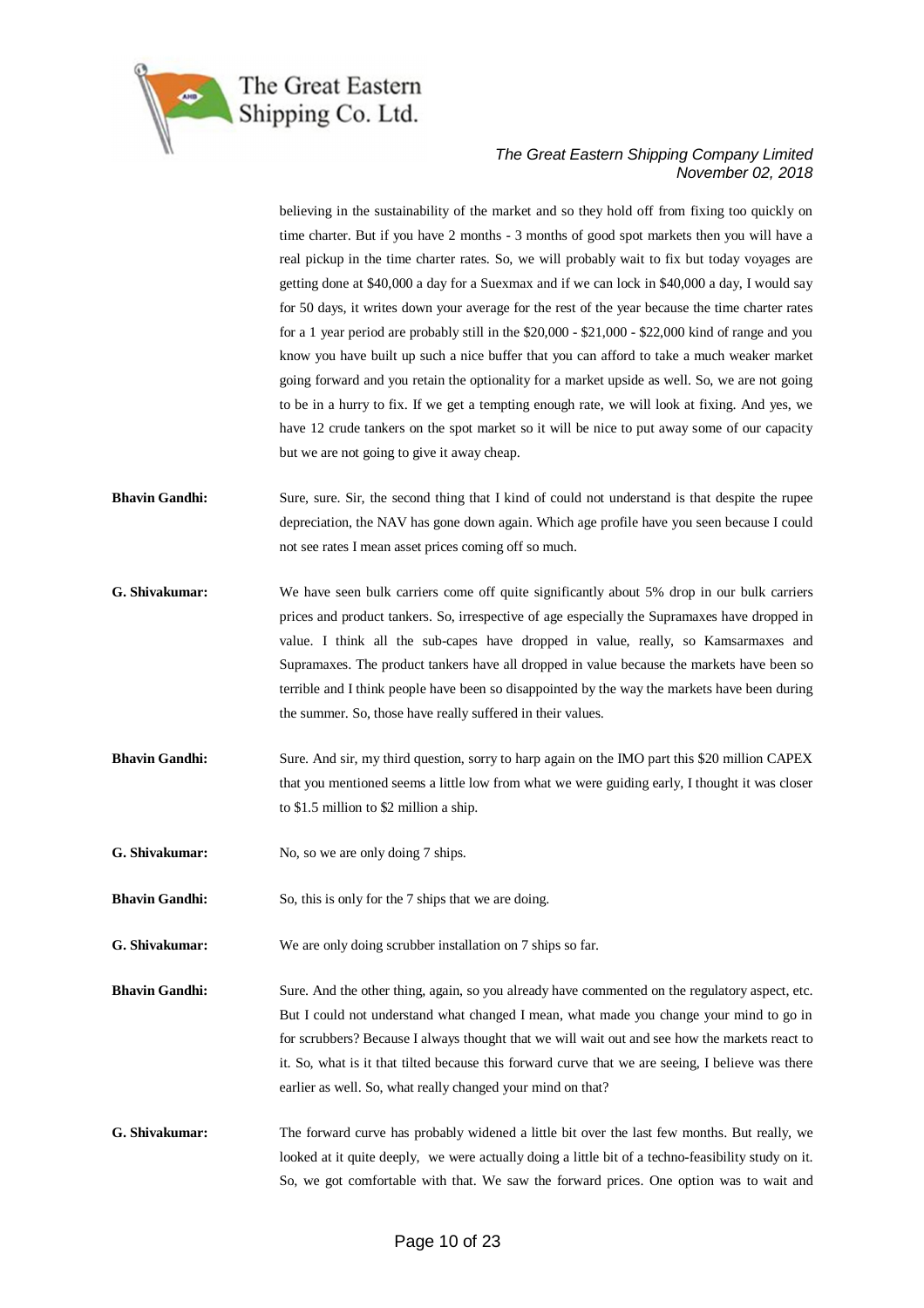

watch. But we also realized that the spread will not stay at high levels for very long because I mentioned earlier that refineries can look at doing investment and let us say, somebody has made his investment decision in 2017 or 2018 and that kicks in from 2021, let us say. That is less fuel oil oversupply and more gas oil supply which means that the spread will tend to narrow. More people fitting scrubbers, and more people will fit scrubbers when it comes to 2020 if they start seeing this price differential and then again the price spread will narrow between HFO and gas oil. And therefore, there is not going to be a huge period of big spreads. It is going to be I think a couple of years where you can really make money on this. And therefore, you need to get in early. And that is what prompted us to make the decision that we have booked those scrubbers and potentially the yard capacity also and get it done by 2019 itself. Again, so we have a fleet of 48 ships, right so among the things that we thought was we are not going to do it on all the ships. We are not going to do it on the small ships or the ones which do short voyages which is the Supramaxes, and the MRs. So, basically we chose the ships where you have a substantial safety margin in the sense that you get a payback which is pretty quick in fairly conservative circumstances, at a fairly conservative spread and that gave us the comfort to go and make these decisions. So, you may have seen this also, a lot of people have said that they are going to do this for Supramaxes, for MR tankers. It could possibly work under very optimistic conditions. We have not been able to make it work because it does not have enough margin of safety for us. And that is why we have chosen these ships only where we think we have a very reasonable chance to make our IRRs on the say about \$20 million investment that we make on these ships. So, it also helps us to compete with the eco-ships. We have five eco Kamsarmaxes and 1 eco MR but an eco non-scrubber ship say a Suezmax will probably have the same fuel cost as a non-eco scrubber fitted Suezmax. And therefore, we will be able to compete in that market better at a similar cost base by just putting in this additional small amount of CAPEX. That was another idea that we had on competitiveness in the market.

- **Bhavin Gandhi:** Sure. And just one last thing from my side, we were hearing about Trump administration wanting to kind of delay this IMO thing and there were some talks about some relaxation on the compliance part. So, can you comment on those 2 aspects?
- **G. Shivakumar:** The IMO had a meeting 2 weeks ago to discuss again the process of implementation of the new sulfur norms and ballast water, etc. the bottom line is there is going to be no delay to the implementation. There were some flag states that were looking to delay. But finally, the decision that has been made is that there will been no delay from 1st January, 2020.

**Moderator:** Thank you, sir. We have the next question from the line of Chaitanya Shah from Aditya Corporation. Please go ahead.

**Chaitanya Shah:** Sir, my first question is again regarding these IMO norms. Sir, according to your assessment do shipping companies across the world really have the balance sheet strength to comply with these norms by 2020?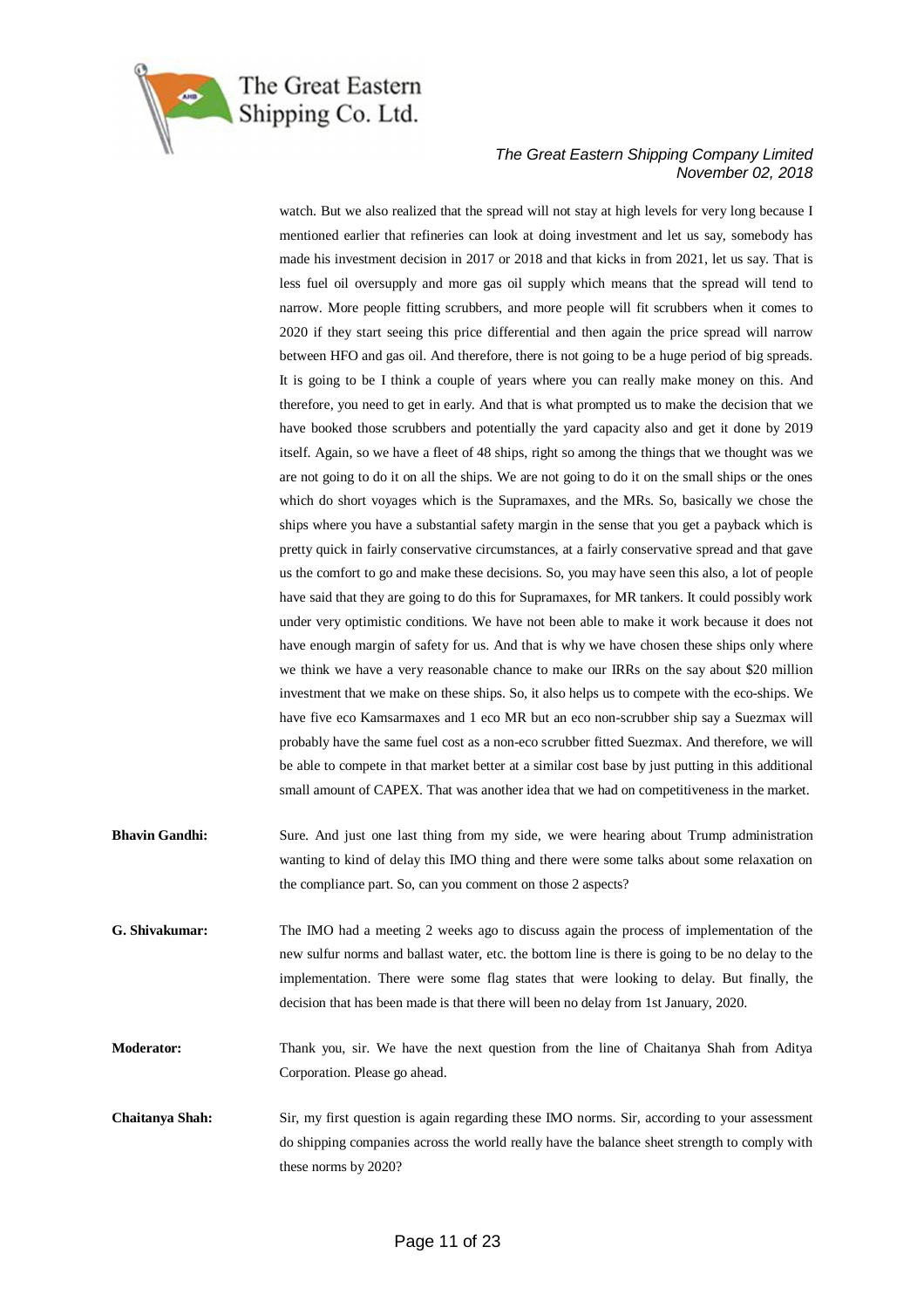

| G. Shivakumar:  | Yes, okay. It is tough, shipping companies have not made too much money in the last decade,<br>so it is going to be a stretch for them. And that is why it is a little unfair to put the burden of<br>this onto the shipping company at a time like this. However, there is funding available for a<br>scrubber. A lot of the listed shipping companies have announced that they will raise 60% to<br>70% debt funding from shipping banks for funding these scrubbers. So, there is enough<br>funding available. The point is that if you can get a payback of 2 years then you can always<br>raise funding. If you can show that payback period, somebody will give you the funding for it.<br>So, yes, they do not have the cash on their balance sheet but I think this is a bankable asset.                                                                                                                                                                                                                 |
|-----------------|------------------------------------------------------------------------------------------------------------------------------------------------------------------------------------------------------------------------------------------------------------------------------------------------------------------------------------------------------------------------------------------------------------------------------------------------------------------------------------------------------------------------------------------------------------------------------------------------------------------------------------------------------------------------------------------------------------------------------------------------------------------------------------------------------------------------------------------------------------------------------------------------------------------------------------------------------------------------------------------------------------------|
| Chaitanya Shah: | Okay, so but given the rising interest rate scenario and the ongoing liquidity squeeze that is<br>going on across the global markets, do you think it is going to be much more difficult than<br>previously thought of?                                                                                                                                                                                                                                                                                                                                                                                                                                                                                                                                                                                                                                                                                                                                                                                          |
| G. Shivakumar:  | It certainly has become more expensive to raise funding than before for a lot of companies, not<br>for us. But again, it is a 2-year payback and banks are happy to lend to this because it also<br>gives them some kind of eco or green, sort of tag to this funding. And therefore, funding is<br>available, yes but you are asking should the burden be put on the shipping industry to do all<br>this, to do this compliance with sulfur emission norms? Maybe not, maybe it should have been<br>done at the refining level itself where they just do not produce high sulfur fuel. But that is a<br>whole different discussion altogether. Once the rule has come into play, you have a choice<br>either it can be CAPEX or it can be OPEX. You can have additional OPEX of \$300 per tonne<br>of fuel or you can have CAPEX of USD3 - 5mn whatever, depending on the kind of ship that<br>you have you have additional CAPEX. Now you have to make that choice, because that is<br>what the regulation is. |
| Chaitanya Shah: | Okay, sir. Sir, my basic intention of asking the question was if there is any way we can take<br>given our balance sheet strength, can we take advantage of this situation in the next couple of<br>years if say more if companies are not able to comply with these norms?                                                                                                                                                                                                                                                                                                                                                                                                                                                                                                                                                                                                                                                                                                                                      |
| $C$ Shivakumar: | Let us see See you do not have to comply with any norms. If you cannot invest in a scrubber                                                                                                                                                                                                                                                                                                                                                                                                                                                                                                                                                                                                                                                                                                                                                                                                                                                                                                                      |

**G. Shivakumar:** Let us see. See, you do not have to comply with any norms. If you cannot invest in a scrubber, you have a higher fuel cost. Now the higher fuel cost may result in poor rates. But poor rates have existed for the last 6 months. Crude tankers including Suezmax and Aframax have made \$10,000 per day or less over the last 3 months to 6 months. So, it is not that the rates are going to go into negative territory then certainly, these ships will get scrapped. But it has to be seen in the context of what can happen to the tanker market itself. If the prices are very high and this results in additional crude processing as I mentioned earlier that means the demand for tankers has gone up, will go up and there will be a tightening in the market and they may still may be making a lot of money except that the difference will be the ship with a scrubber will make \$50,000 a day and the ship without the scrubber may make \$45,000 a day. That is all the difference might be. So, yes, obviously, we will look for opportunities. We have a pretty strong balance sheet. We will look for opportunities and we are always on the lookout for these. But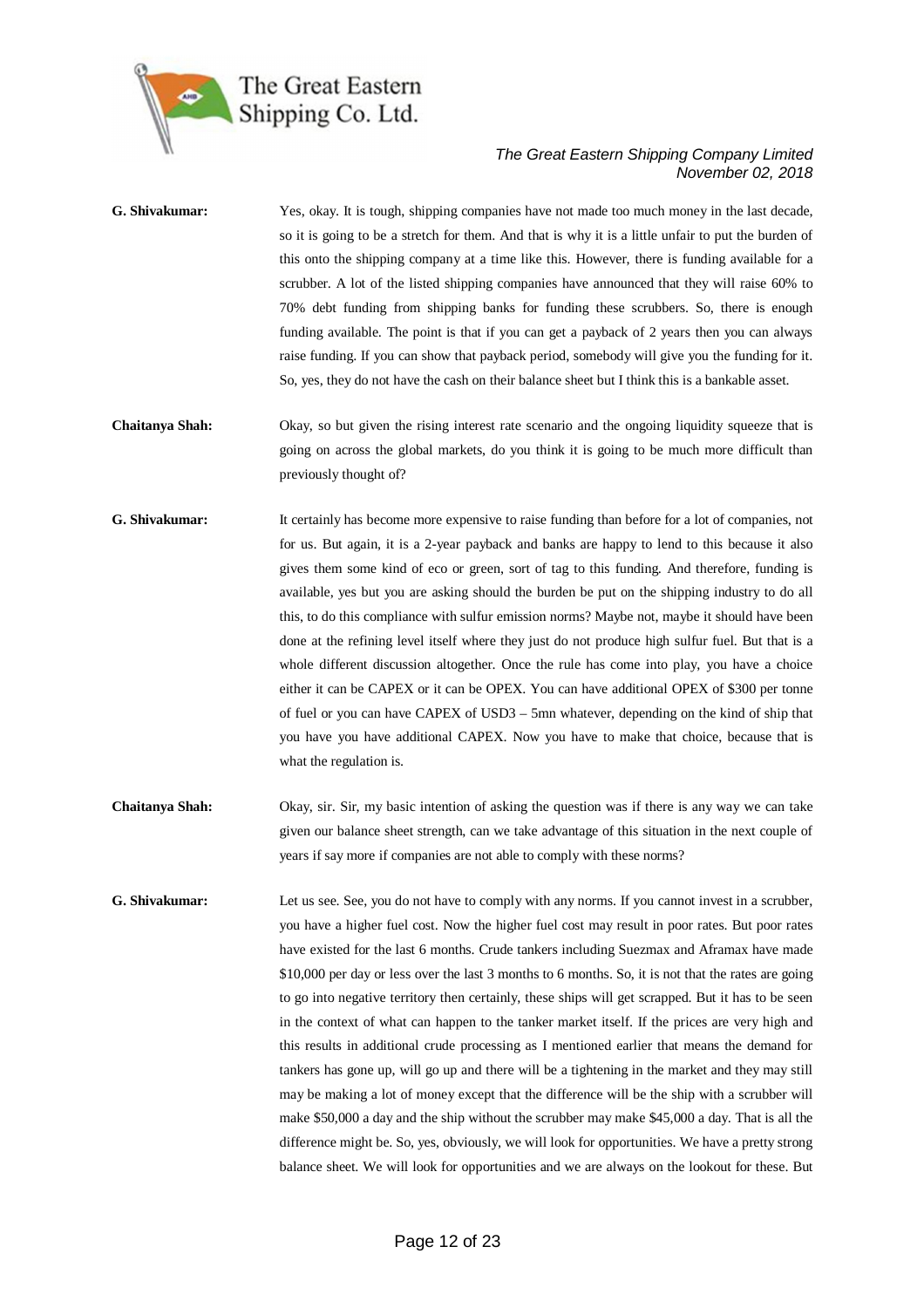

we do not really see that happening as of now. Let us see how the market plays out. If the market plays out that it gives us opportunities to invest or divest we will be there to take advantage of those.

**Chaitanya Shah:** All right. And so, my second question is a broad question about the dry bulk business that we have. Now, sir, the dry bulk business is significantly dependent on China, right? So, do we have any sort of risk management in the case that China slows down meaningfully? I mean, there is always going to be a limit to how much iron ore or coal or commodities in general that China can consume, right? So, what is your view on this?

- **G. Shivakumar:** 15 years ago, we thought there must be a limit to how much coal, iron ore they can consume. But it has only gone up since then and year-on-year, it keeps going up. But even now, they are talking about a stimulus again to boost the economy. But your fundamental point is true that it is a China story. The dry bulk market is a China story. Now, what can happen to China? We do not know. The risk management for us is that bulk carriers constitute less than 30% of our fleet, okay? We can call that risk management, sometimes we fix on time charter, sometimes we have them on the spot market. Apart from that, you cannot do anything. If you are in the dry bulk market you are at the mercy of what happens to the Chinese economy. So, there is nothing really to be done there.
- **Chaitanya Shah:** All right, sir. And for my last question, is regarding the time charter market. Sir, are crude tankers operating days gone up from 18% last quarter or 26% this quarter, according to your Press Release and the rates have essentially gone down. So, am I missing something over here or I mean, I just want your assessment of it.
- **G. Shivakumar:** The operating days you said?
- **Chaitanya Shah:** Yes, operating days.

**G. Shivakumar:** Yes so because we have fixed already some ships on voyages and long voyages so more of the days are getting covered and therefore, the percentage is going up. This is only until March. So, it is in the previous quarter that was for a 9-month period. This quarter, it is for a 6-month period but this number is always for the remaining FY.

- **Moderator:** Thank you, sir. We have the next question from the line of Aadesh Mehta from Ambit Capital. Please go ahead.
- **Aadesh Mehta:** Sir, what we see is in our P&L, the other expenses have grown pretty significantly at around Rs. 105 crores versus Rs. 60 something crores last year.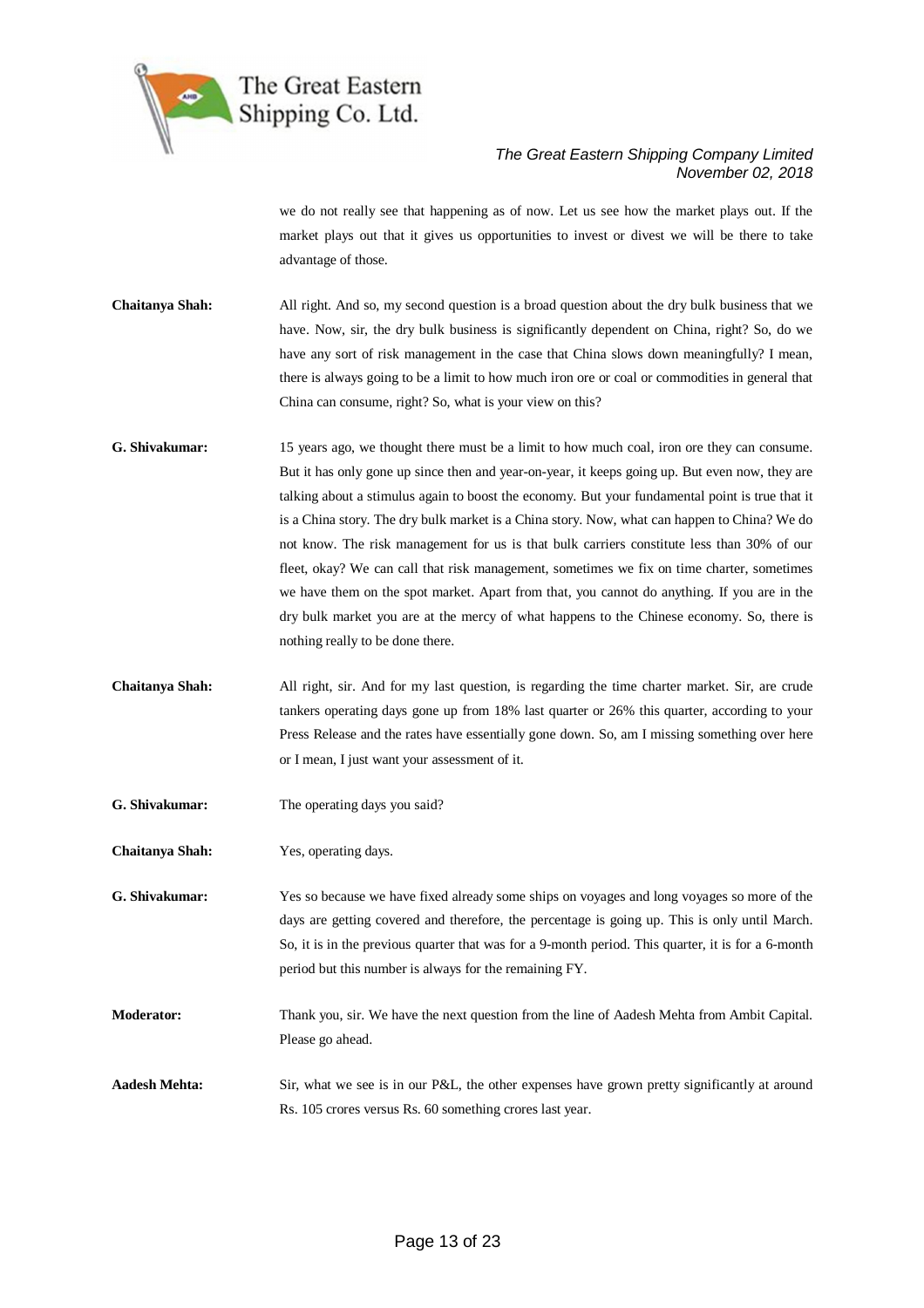

- **G. Shivakumar:** Yes, we had some in chartered vessels. We took a short-term contract for an Indian customer for crude import into India and so we in chartered some ships to performpart of that contract, to lift some cargos.
- **Aadesh Mehta:** Okay, sir. What could be the impact of this, sir?
- **G. Shivakumar:** Nothing much really, it was a marginal positive in the results so a difference between in chartering and out chartering rate was a marginal positive but not a huge number either way.
- **Aadesh Mehta:** Okay. Because the gap I am seeing is that of Rs. 36 crores.
- **G. Shivakumar:** Yes. Sorry, you mean the impact of that? Yes, so this itself was Rs. 40 crores plus.
- **Aadesh Mehta:** The in-chartering thing?
- **G. Shivakumar:** That is correct, the delta in the in chartering, yes.
- **Aadesh Mehta:** Okay. That is okay. So, ideally, if I am calculating the net income I should take that Rs. 40 crores in the gross revenues which you report and then put this as a part of your day rate expenses, right?
- **G. Shivakumar:** That is correct, yes.
- **Aadesh Mehta:** Okay. And sir, your presentation usually carries trends on scrapping, right? I am seeing that missing this time. So, sir, if you can throw some light on what kind of scrapping trends you have seen this quarter? Was it what they had been last quarter?
- **G. Shivakumar:** Oh, so that is in our normal business outlook presentation not in a quarterly result presentation. But that will be there. So, we have that scrapping information, there is not much change in the last 3 months. So, crude tankers, we have seen 4% scrapping in YTD, in product tankers, 1%. So, it is not a huge amount of scrapping that is happening. In dry bulk, it is like 1%. Less than 1%, actually.
- **Aadesh Mehta:** Yes, sir. So, sir, this would be this when you are saying YTD, it will be January to...
- **G. Shivakumar:** Yes January to October.
- **Aadesh Mehta:** January to October. So, on an annualized basis that can still go up to around 6%, if we expect this run rate...
- **G. Shivakumar:** No, not 6%. So, crude tankers for 10 months is 4%.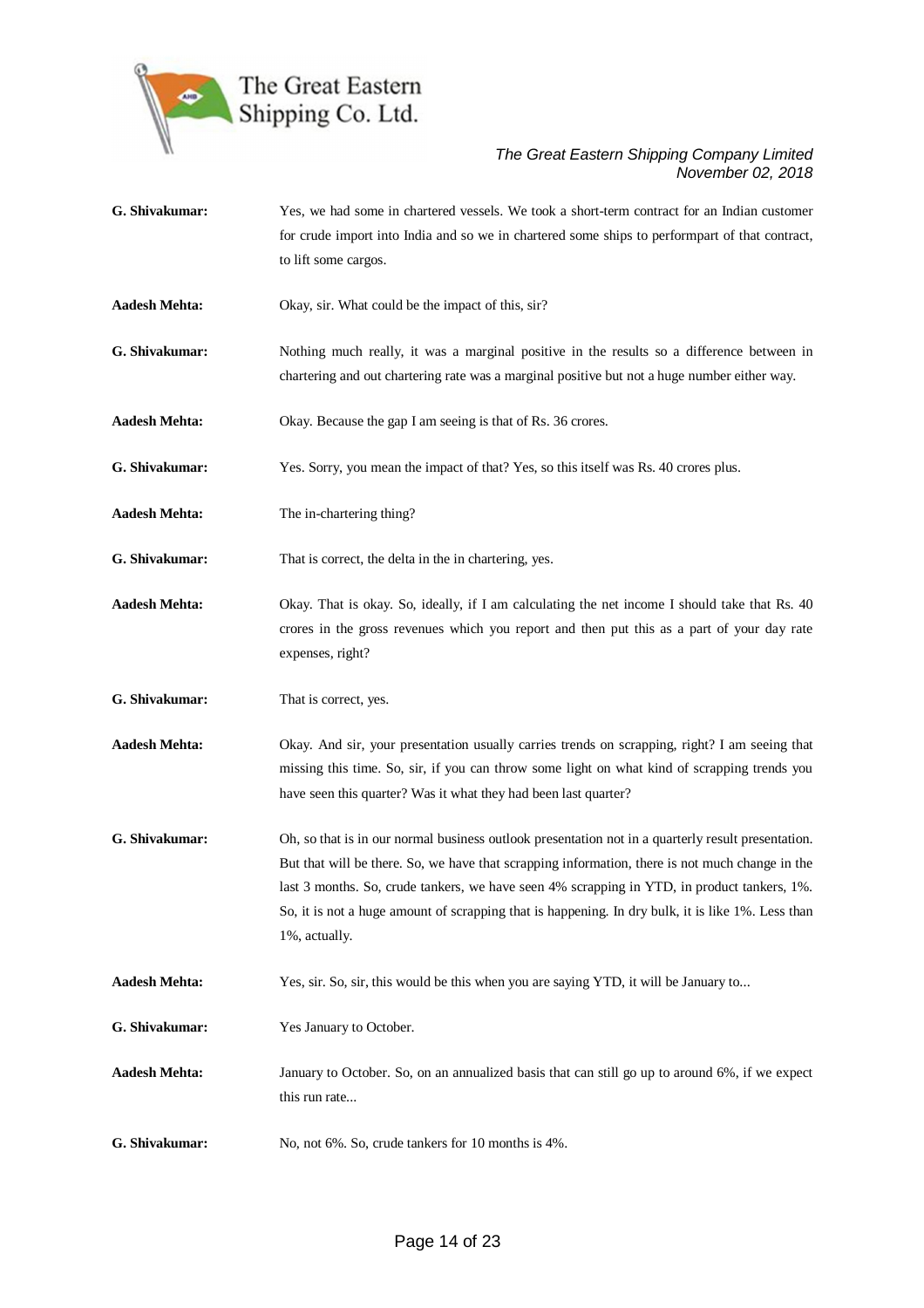

| <b>Aadesh Mehta:</b> | For 10 months is 4%?                                                                                                                                                                                                                                                                                                                                                                                                                                                                                                                                                                                                                                                                                                                                                                                                                                                                          |
|----------------------|-----------------------------------------------------------------------------------------------------------------------------------------------------------------------------------------------------------------------------------------------------------------------------------------------------------------------------------------------------------------------------------------------------------------------------------------------------------------------------------------------------------------------------------------------------------------------------------------------------------------------------------------------------------------------------------------------------------------------------------------------------------------------------------------------------------------------------------------------------------------------------------------------|
| G. Shivakumar:       | Yes, so that is on an annualized basis that will go to 4.8%. But even that is unlikely to happen<br>with the current spot market unless somebody has got a big survey coming up where they have<br>dry dock a ship for \$5 million. So, unlikely they will go and scrap now because you can make<br>a lot of money just by doing a couple of voyages in current markets.                                                                                                                                                                                                                                                                                                                                                                                                                                                                                                                      |
| <b>Aadesh Mehta:</b> | Right. But sir, what we understand is that yes, the rates in spot markets have gone up. But that<br>is usually the case during the winter season, right? So, how much of this rate increase do you<br>think would be driven by seasonal factors versus say something changing, apart from seasonal<br>factors?                                                                                                                                                                                                                                                                                                                                                                                                                                                                                                                                                                                |
| G. Shivakumar:       | So, I do not think we have hit the winter impact.                                                                                                                                                                                                                                                                                                                                                                                                                                                                                                                                                                                                                                                                                                                                                                                                                                             |
| <b>Aadesh Mehta:</b> | Okay.                                                                                                                                                                                                                                                                                                                                                                                                                                                                                                                                                                                                                                                                                                                                                                                                                                                                                         |
| <b>Aadesh Mehta:</b> | It is a little early maybe is the winter impact that typically happens in the first quarter of the<br>calendar year. So, December onwards, let us say. It is a little early for that. Last year also we<br>were expecting that there would be a seasonal impact but it was a very disappointing winter. In<br>fact, the worst winter for tanker markets since 1990. So, sometimes these things do not work<br>out. But this is not really the winter spike. There is a theory that it is because Iran cargoes are<br>getting replaced by the U.S. or by Mexico and we can see a lot of cargoes coming out of there.<br>But it is still not clear exactly what has resulted in the spike. But the fact is that with just 10<br>extra cargoes in a month this market can turn and I suspect that you have had not more than 10<br>extra cargoes in this month which has caused the market move. |
| <b>Aadesh Mehta:</b> | Okay. And then sir, you mentioned earlier in the call that on a consolidated basis, your NAV<br>would be now at around Rs. 397 to Rs. 420, right?                                                                                                                                                                                                                                                                                                                                                                                                                                                                                                                                                                                                                                                                                                                                             |
| G. Shivakumar:       | That is correct.                                                                                                                                                                                                                                                                                                                                                                                                                                                                                                                                                                                                                                                                                                                                                                                                                                                                              |
| <b>Aadesh Mehta:</b> | Right, and your standalone NAV would be around                                                                                                                                                                                                                                                                                                                                                                                                                                                                                                                                                                                                                                                                                                                                                                                                                                                |
| G. Shivakumar:       | Rs. 352.                                                                                                                                                                                                                                                                                                                                                                                                                                                                                                                                                                                                                                                                                                                                                                                                                                                                                      |
| <b>Aadesh Mehta:</b> | Right. So, that implies minimum your offshore NAV would be around Rs. 35 per share?                                                                                                                                                                                                                                                                                                                                                                                                                                                                                                                                                                                                                                                                                                                                                                                                           |
| G. Shivakumar:       | Yes, Rs. 45, yes. Rs. 397, yes.                                                                                                                                                                                                                                                                                                                                                                                                                                                                                                                                                                                                                                                                                                                                                                                                                                                               |
| <b>Aadesh Mehta:</b> | Yes, sorry, Rs. 45. And sir, what was this last quarter?                                                                                                                                                                                                                                                                                                                                                                                                                                                                                                                                                                                                                                                                                                                                                                                                                                      |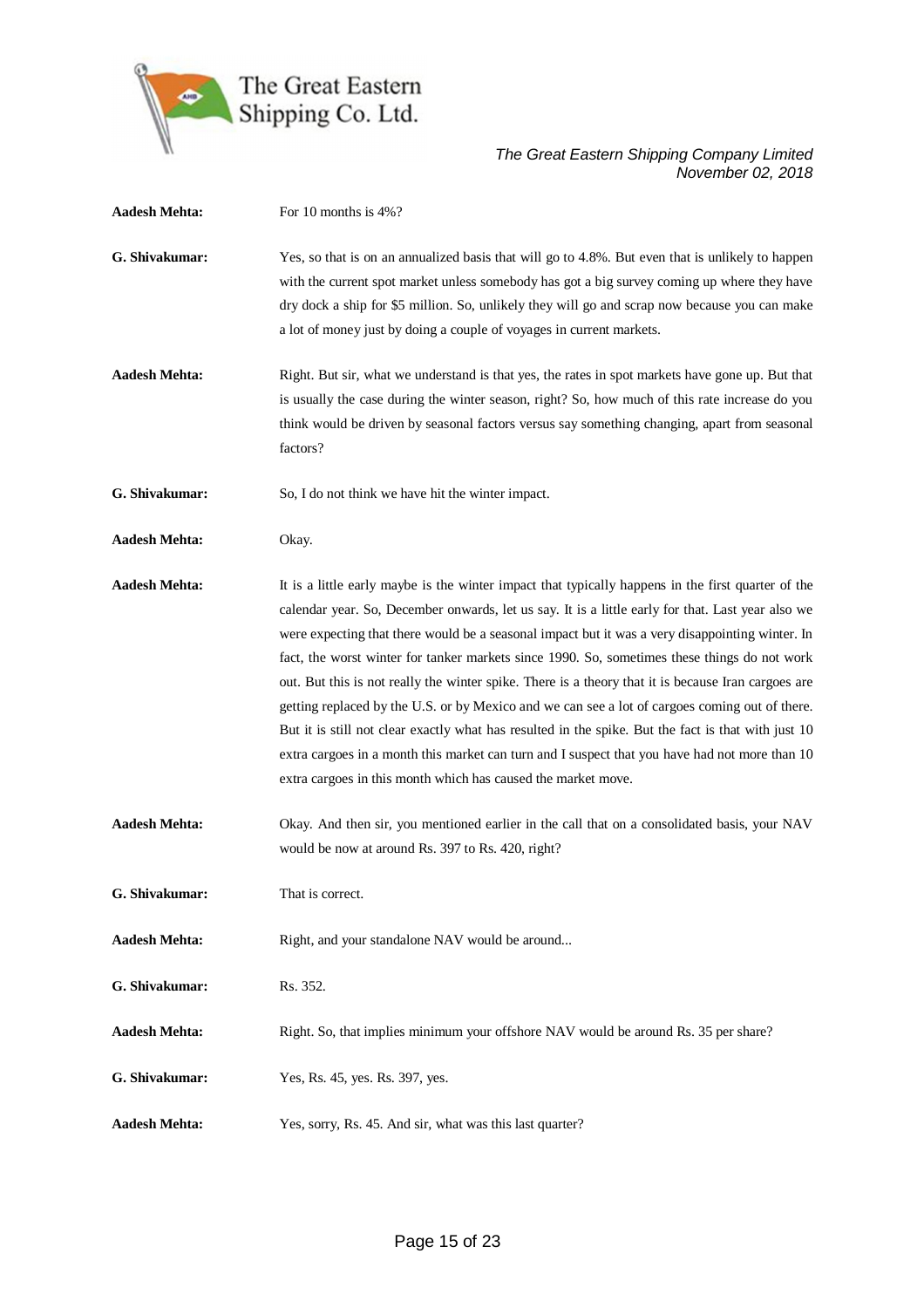

- **G. Shivakumar:** So, we had a range, right. So, our range started at Rs. 360 and our standalone NAV was Rs. 361. So, we were more or less zero which means that it was at the lower end. So, it was Rs. 360 to Rs. 430. So, at the lower end of the range, it was basically zero adding to the NAV which means that it was at a cost. It does not mean that there is no equity value in the offshore business. What it means is that the equity value is equal to our investment in the offshore business. Because the standalone NAV takes the offshore business at cost.
- **Aadesh Mehta:** So, should we interpret this that there has been some jump in your offshore NAV?
- **G. Shivakumar:** Yes, there has been a jump. So, if you look at the range, so it was of Rs. 360 to Rs. 430, right? So, your midpoint of the range was somewhere around Rs. 395. Now what has happened is that the midpoint of your range has moved by about Rs. 15 to Rs. 410, okay? What has happened is that where you are getting and just as an example, where you are getting a valuation for a rig with a very wide range where you got a valuation of \$60 million to \$90 million as a valuation range for a rig from a broker, they are a little more confident about giving you a valuation now and that is coming down to \$75 million to \$85 million. Again, I am just giving you examples here. So, the lower end of the range has moved up because it is clear that there are buyers at certain prices. In this example which I am giving you, it is clear that there is a buyer at \$75 million. They were not sure of this earlier, but because there are transactions being done now, they pushed up the lower end of the range. However, the upper end of the range also has been moved down and that is why the range has narrowed and the upper end has come down from Rs. 430.
- **Aadesh Mehta:** Right. So, sir, would it be fair to say then on a midpoint to midpoint basis you have actually seen at least 15% to 20% increase in your offshore NAV?
- **G. Shivakumar:** Wait, where do we have a percentage increase? No, where do have a percentage because I am really concerned about this percentage increase in the offshore NAV basically we have an Rs. 15 increase in the midpoint.

**Aadesh Mehta:** Okay, have you ever had Rs. 15 increase in the midpoint over the last 3 months?

**G. Shivakumar:** That has been contributed by rupee depreciation.

**Aadesh Mehta:** Of say around 6% - 7%.

**G. Shivakumar:** That is right but it has a significant impact. You have had a reduction in the shipping NAV. So, let us say, so the typical thing is offshore NAV addition accretion at the midpoint was a difference between Rs. 361 which was the standalone NAV and Rs. 395 which was the midpoint. So, that was Rs. 34 per share. Today, it is Rs. 352 which is standalone and Rs. 410 which is consolidated which is Rs. 58 per share. So, that movement has happened. So, that Rs. 34 has moved to Rs. 58.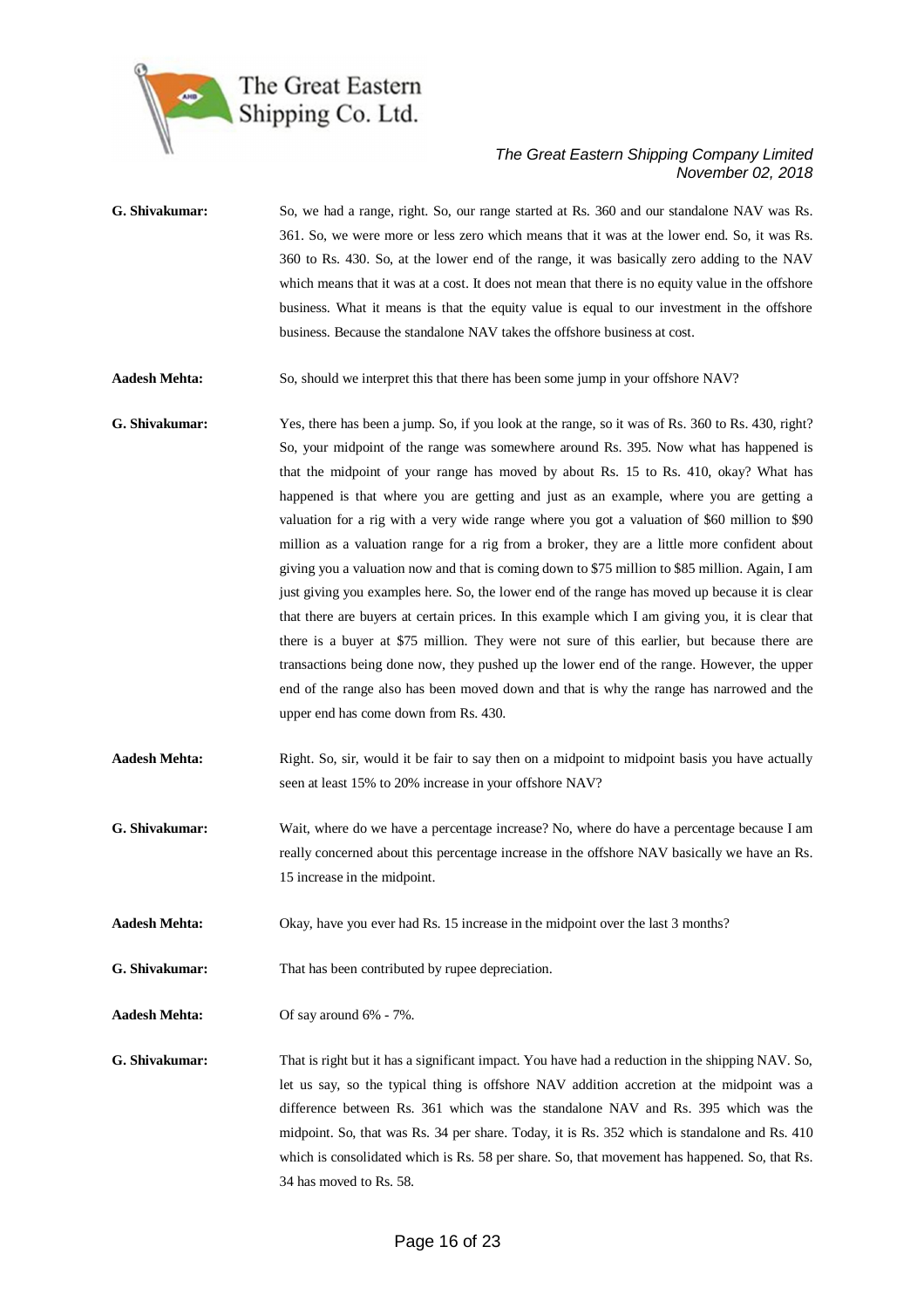

| <b>Aadesh Mehta:</b> | So, that is actually a very good news actually for the offshore business.                                                                                                                                                                                                                                                                                                                                             |
|----------------------|-----------------------------------------------------------------------------------------------------------------------------------------------------------------------------------------------------------------------------------------------------------------------------------------------------------------------------------------------------------------------------------------------------------------------|
| G. Shivakumar:       | So, the critical thing is where does that start? So, this Rs. 34 per share originally, it is starting<br>off from something like Rs. 100 per share. Okay? So, Rs. 134 has gone to Rs. 158. But yes, at<br>least it is coming to your 15% type of number.                                                                                                                                                              |
| <b>Aadesh Mehta:</b> | Okay. So, yes sir, so on a per share basis we have actually seen around Rs. 23 improvements.<br>That is how a shareholder should see, right?                                                                                                                                                                                                                                                                          |
| Anjali Kumar:        | Yes, Why Rs. 23?                                                                                                                                                                                                                                                                                                                                                                                                      |
| G. Shivakumar:       | That, yes, the offshore contribution.                                                                                                                                                                                                                                                                                                                                                                                 |
| <b>Aadesh Mehta:</b> | The differential on which your market cap would be around 6% to 7% impact.                                                                                                                                                                                                                                                                                                                                            |
| G. Shivakumar:       | Yes, okay. Yes, that works, yes.                                                                                                                                                                                                                                                                                                                                                                                      |
| <b>Aadesh Mehta:</b> | So, sir, my question then is                                                                                                                                                                                                                                                                                                                                                                                          |
| G. Shivakumar:       | Remember a lot of it is also currency related. It is not just the asset value.                                                                                                                                                                                                                                                                                                                                        |
| <b>Aadesh Mehta:</b> | Yes, sir, I agree. But then if your offshore NAV has increased by 17% and the rupee has<br>depreciated only by 7% at least we can believe that the 10% is the organic movement, right?                                                                                                                                                                                                                                |
| G. Shivakumar:       | Yes, you can do that on a rough basis, but again, it is because the valuation that 60 to 90<br>number has become 75 to 85, it is narrowing in that range. So, 60 to 90 had a midpoint of 75.<br>75 to 85 will have a midpoint of 80. But yes, 80 is a positive movement because at least now<br>people are aware that there seems to be a floor. For good quality assets, there is a floor under<br>the asset prices. |
| <b>Aadesh Mehta:</b> | Yes, sir. So, sir, now my other question is when I see your P&L I still see impairment on<br>certain assets sitting on your consolidated but not on your standalone P&L. So, I understand<br>that to be for your offshore business.                                                                                                                                                                                   |
| G. Shivakumar:       | Yes.                                                                                                                                                                                                                                                                                                                                                                                                                  |
| <b>Aadesh Mehta:</b> | So, why are we still seeing impairment in our offshore business assets?                                                                                                                                                                                                                                                                                                                                               |
| G. Shivakumar:       | Yes, there is an impairment in one of the supply vessels. So, it was written down to market<br>value in the impairment. Now what happens when you do a dry dock is that you capitalize it<br>and add to the book value of the ship. Unfortunately, you have to write it down immediately to                                                                                                                           |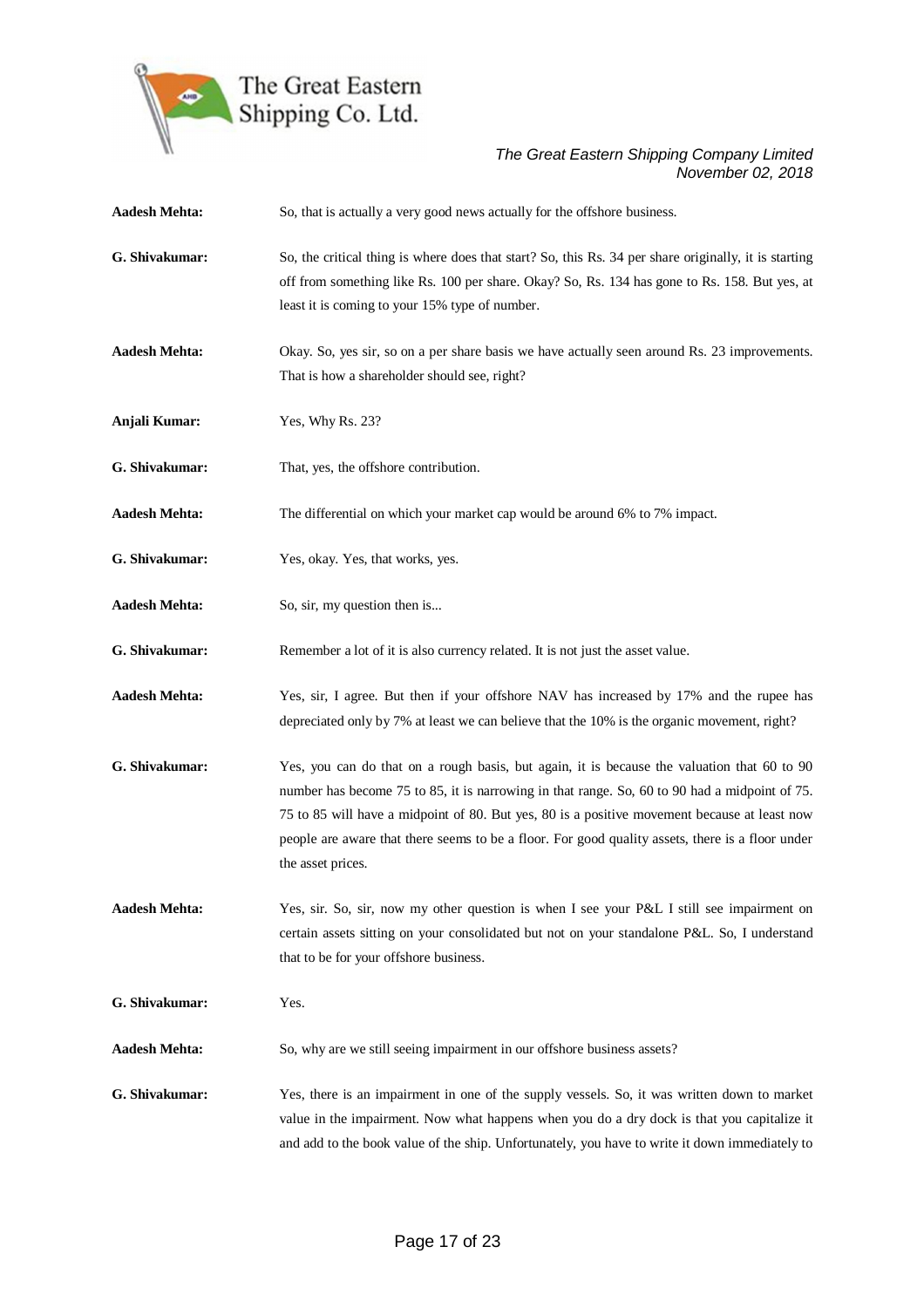

market value. So, we just capitalized the dry dock and wrote it off immediately as an impairment.

- **Aadesh Mehta:** Okay. So, all this adjustment would be there in your NAV also, right?
- **G. Shivakumar:** Yes, they are all in NAV.
- **Aadesh Mehta:** Okay, so we should rather choose to ignore this impairment?
- **G. Shivakumar:** Impairment has already fed into the NAV. Any impairment is already factored in the NAV.
- **Aadesh Mehta:** Yes, sir. Sir, my other question is, I know you have done a lot of techno-feasibility analysis. So, sir, what is your take on what could be the differential between a scrubber and a nonscrubber vessel in terms of time charter yield?
- **G. Shivakumar:** So, we had one example. Yes, it is an interesting question and it is something that we look at also because we are going to invest and we need to know this. For a time-charter, you will not get full value. We have seen that in eco ships as well, in an eco versus non-eco ship. Let us say your cost advantage is \$2,000 per day on the fuel. Your charterer will not give you that \$2,000 per day advantage. The charterer will take away part of it. It may be 30% or 40% or 50%. But you should expect to give up a part of the advantage that you are getting which means that if you fit a scrubber on a ship and you give it on time charter, your payback will get stretched.
- **Aadesh Mehta:** Right. So, okay. So, but then, say for a Suezmax, what could that differential be?
- **G. Shivakumar:** Yes. So, let us just look at some numbers, right? 40 tonnes per day is the consumption of a Suezmax. Your typical sailing time should be about 60% okay? So, let us call it 24 tonnes per day just to make it easier. So, your consumption is about 9,000 tonnes per year, okay? So, if you have \$300 per tonne differential in the pricing, you have \$2.7 million. At \$2.7 million, you have about a \$7,000 to \$7,500 per day difference in the cost structure, correct?

**Aadesh Mehta:** Okay. Right.

- **G. Shivakumar:** That will come to you completely if you operate the ship in the spot market, okay? However, the charter will ask for a part of it because they are giving you certainty because they are taking the risk on that spread of \$300 and they will ask for a part, a share of it because they are taking the risk on the differential in price and also, to ensure that you get high sulfur fuel oil, the cheaper fuel oil, to get the benefit. So, those are the numbers for a Suezmax. Again, if you take \$200 per day then your benefit has come down to \$4,500 per day to \$5,000 per day depending on what you take as a spread.
- Aadesh Mehta: So, that is around 10% of the of the time charter yield which could be the differential?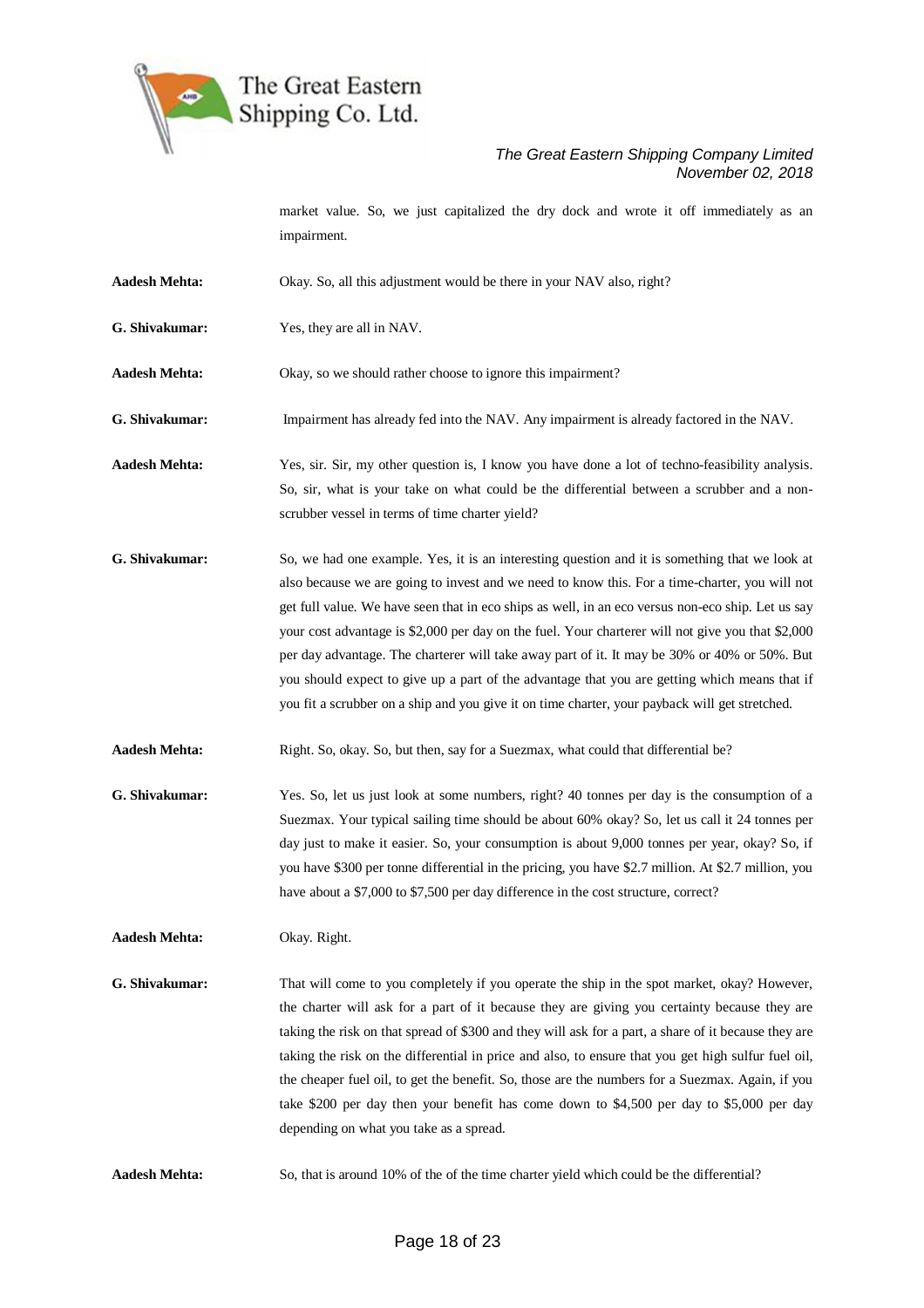

**G. Shivakumar:** Yes, I do not know where we are going with this but yes, the time charter yield as of 2 months ago for a 1-year charter was probably 17 to 18. As of 3 years ago, was probably \$40,000. So…

**Aadesh Mehta:** Okay. So, I know it is very volatile. So, as the rates increase, so the incentive actually diminishes for time charter.

**G. Shivakumar:** Yes, there are a lot of factors which go into your fuel consumption - if your market is very strong, your fuel consumption may go up because you will go faster if your market is very strong. So, then if you go faster, right instead of 11 knots, you decide to go at 12.5 knots or 13 knots, you may land up with 50 tonnes of consumption which means that your benefits increase. So, it is a very complicated calculation we have used fairly conservative assumptions for it.

**Aadesh MehtaModerator:** Thank you, sir. We have the next question from the line of Neeraj Shah from MSD Partner. Please go ahead.

- **Neeraj Shah:** Two questions. First one is, what is your view on the vessel scrapping as we approach the date of IMO regulations? Because as you mentioned, some of the smaller vessels, it does not make economic sense. But also the older vessels so how should we view the scrapping coming, say, in 2019?
- **G. Shivakumar:** The sulfur emission norm which is coming in may not necessarily lead to a huge amount of scrapping. There is a different regulation which is kicking in and that could have a big impact on scrapping, which is the Ballast Water Treatment System. This is just a question of cost and cost can be passed on to the customer depending on how strong the market is. So, if you have a situation where the tanker market is very strong or the bulk carrier market is very strong, you can pass on the additional fuel cost to your customer, okay? So, this one is not critical. Yes, it is important if the market is weak and, let us say, a scrubber fitted ship or a modern ship is willing to take \$10,000 per day and that means that a less efficient ship without a scrubber has to work at zero then it will push you to scrap, yes. But that should be seen in the context of how the market is, actually because the most efficient ship is at \$50,000 and the less efficient one is at \$40,000 the less efficient ship will continue to operate and there is no need for them to scrap. But yes, it will add an element of reducing the competitiveness for an older less fuelefficient vessel. The bigger one really is the Ballast Water Treatment System, which is compulsory. You have to install it, and for a large tanker it will cost you \$1.5 million - maybe \$2 million and that is something that you have to keep in mind because you do not get any benefit from that. When you install a scrubber, you get a cost saving. In a Ballast Water Treatment System, you are just spending that money to keep running. Then you have to think about whether it makes sense to spend that \$1.5 million extra at all. And that is something that could result in scrapping next year. One other impact which can happen, as a result of this change in the fuel norm, is that everybody starts using more expensive fuel. So, today's price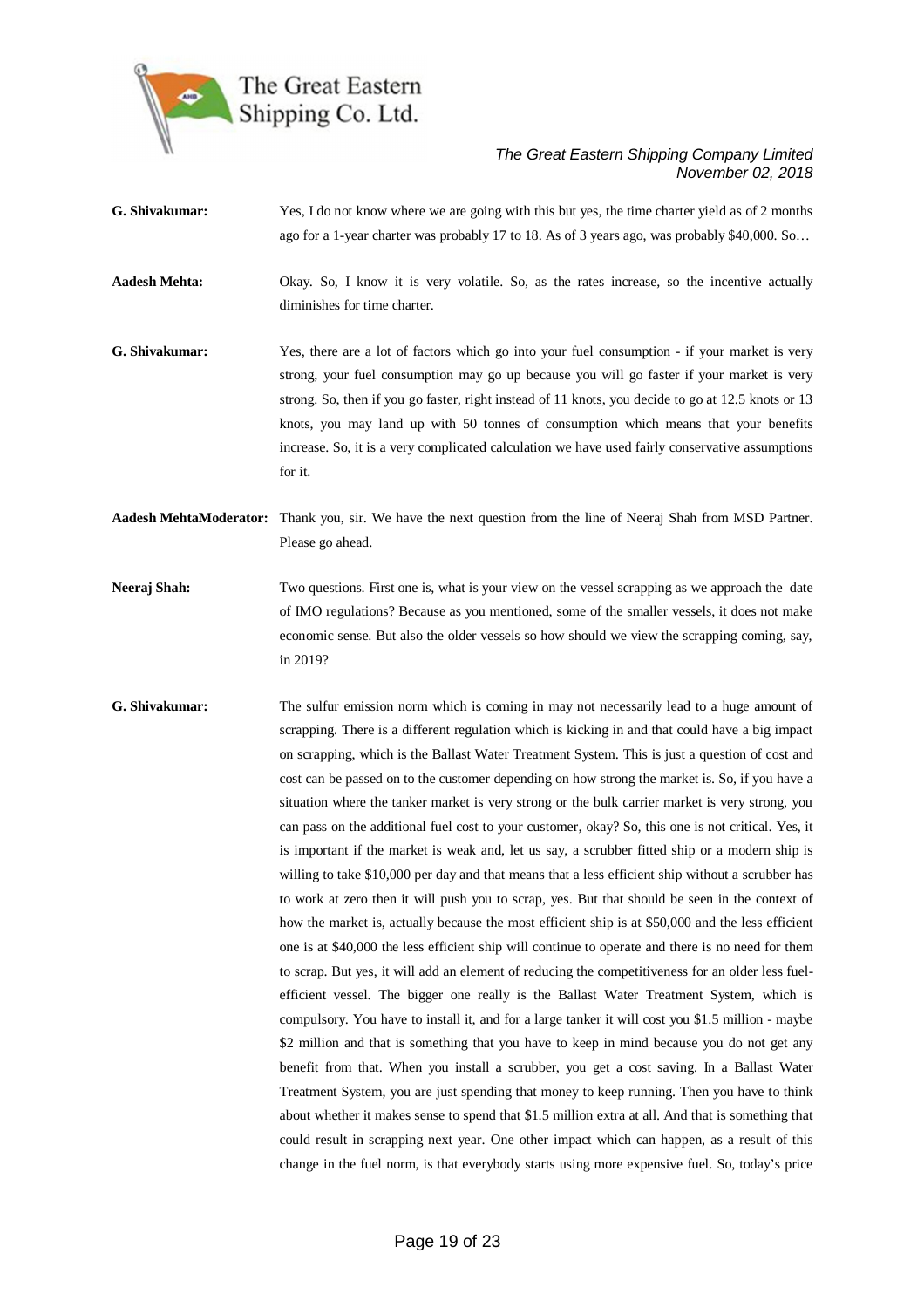

for high sulfur fuel oil is probably somewhere in the region of \$500 per tonne. The low sulfur fuel oil which is marine gas oil is probably \$750 per tonne. Your speed that you will operate at, your optimal speed in order to make the best yield on your ship will be slower at \$750 per tonne than it is at \$500 per tonne. Therefore, there is a natural inclination for people to slow down when they are using more expensive fuel. So, that is the impact that can come. And what happens when ships slowdown is that supply gets constrained and the market becomes tighter. That is one impact that could come from an increase in the price of fuel.

- **Neeraj Shah:** Okay, got it. And sir, just the second question is, on the availability of these scrubbers. I mean, we have read reports of a few of the larger manufacturers being sold out until 2020. So, I believe you would have already got the firm commitments for those 7 scrubbers that you plan to install. But for the industry, I mean, what percentage of fleets can operate with scrubbers?
- **G. Shivakumar:** Yes. Yes, your point on availability is correct. The big guys, the European manufacturers essentially are sort of full up at least until the end of 2019 some of them probably also for part of 2020. But I do not think people are full up all the way through 2020. And there are a few small manufacturers who still have capacity. So, there are smaller manufacturers who will provide it and people will go to these smaller manufacturers if they are keen enough to install a scrubber. The bigger constraint may be getting a yard slot to go and fit the scrubber. Because you need to go into a yard typically to go and do the last bit of piping at least for doing the scrubber fitment so that is another constraint which would come up in 2019. Yes and as far as the number of ships which can be fitted goes, typically this will get fitted on the bigger ships. We think maybe 5% of the overall fleet may get fitted and maybe 20% of the big ships, that is, Capesize, VLOC, VLCCs could end up fitted with scrubbers.
- **Moderator:** Thank you, sir. We have a follow-on question from the line of Chris Noronha, a shareholder. Please go ahead.
- **Chris Noronha:** Just wanted to make a general query to you. Over the last 2 years to 3 years, right you have expended CAPEX in acquiring ships of various capacities and in various market segments. Do you think that you now positioned yourself for the next 2 years to 3 years?
- **G. Shivakumar:** Yes, we think that we are close to the end of our CAPEX cycle. We do not see ourselves doing much more CAPEX from here. We have built a reasonable amount of capacity at a good price. The most important thing for us is that we got our ships in at a good price. We have funded them at a reasonable price as well and so we have sort of yes, we are happy with the amount of capacity that we have. We are not looking for too many more investment opportunities. Again, if good cheap ships are offered to us we will consider them on a deal-by-deal basis. But we are happy with what we have achieved over the last 2.5 years. In fact, you would have seen that we have been selling some bulk carriers.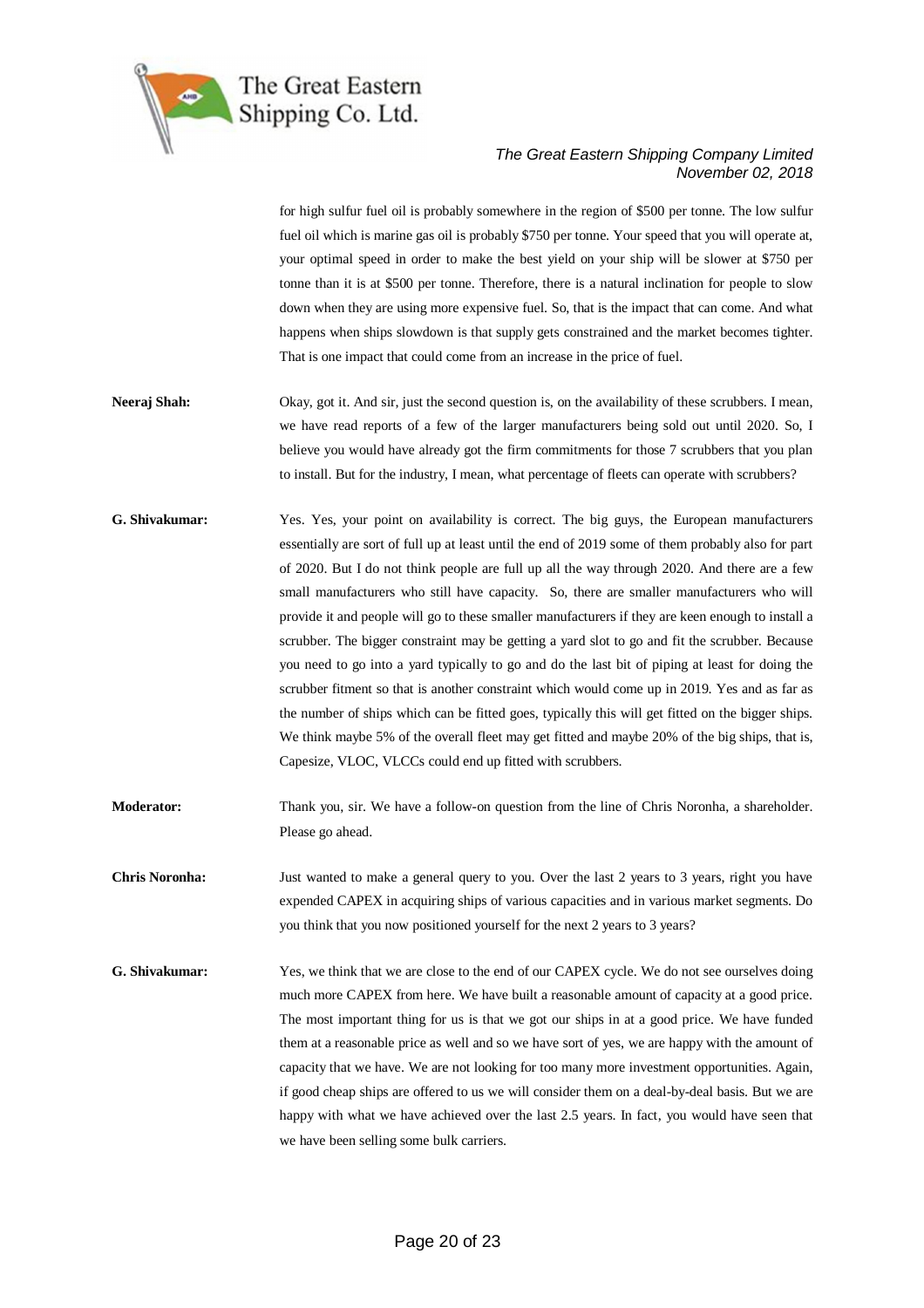

| <b>Chris Noronha:</b> | I am sorry for interrupting, in terms of market segment, do you think that this many of ships<br>will be able to deliver your services to what you want to do?                                                                                                                                                                                                                                                                                                                                         |
|-----------------------|--------------------------------------------------------------------------------------------------------------------------------------------------------------------------------------------------------------------------------------------------------------------------------------------------------------------------------------------------------------------------------------------------------------------------------------------------------------------------------------------------------|
| G. Shivakumar:        | Yes, we are fine with this. We wanted to build up an LPG fleet; we managed to get some good<br>LPG ships. We bought 4 of them last year and this year. We bought some crude tankers in<br>2017, which we had not been able to do for the previous almost 10 years. So, I think we have<br>built up a good quality fleet and we have got a good presence now in all the subsectors that we<br>are operating in. So, we are happy with that.                                                             |
| <b>Chris Noronha:</b> | Okay. Just one point in terms of CAPEX. Once again, I go back to the CARE rating document,<br>do you have to spend additional CAPEX in the scrubber or effluent control?                                                                                                                                                                                                                                                                                                                               |
| G. Shivakumar:        | Yes. So, we have to do that.                                                                                                                                                                                                                                                                                                                                                                                                                                                                           |
| <b>Chris Noronha:</b> | CARE rating, what they make a comment is that it is a sensitive issue. It is a sensitive point of<br>reference.                                                                                                                                                                                                                                                                                                                                                                                        |
| G. Shivakumar:        | Yes, that is correct. Yes, we mentioned that we need to spend about \$20 million for the<br>scrubbers for these ships that we have committed to. For the Ballast Water Treatment System,<br>it is going to happen over a fairly long period of time between next year and 2024. We need to<br>spend that money that is going to be probably about \$30 million. But that is coming over a<br>period of 4 years, really. So, that is over a much longer period of time frame.                           |
| <b>Chris Noronha:</b> | So, presumably, that would meet the expectations of these rating agencies or whatever it is?                                                                                                                                                                                                                                                                                                                                                                                                           |
| G. Shivakumar:        | Yes, the expectation will be met when cash flows become strong, I presume.                                                                                                                                                                                                                                                                                                                                                                                                                             |
| <b>Moderator:</b>     | Thank you very much, sir. We have the next question from the line of Aadesh Mehta from<br>Ambit Capital. Please go ahead.                                                                                                                                                                                                                                                                                                                                                                              |
| <b>Aadesh Mehta:</b>  | Just a short question. Sir, we see that our spot exposure to dry bulk is very high, it is around<br>74% of our revenue days. Are we expecting the dry bulk prices to go up from here also?                                                                                                                                                                                                                                                                                                             |
| G. Shivakumar:        | You mean freight rates?                                                                                                                                                                                                                                                                                                                                                                                                                                                                                |
| <b>Aadesh Mehta:</b>  | Yes, the freight rates.                                                                                                                                                                                                                                                                                                                                                                                                                                                                                |
| G. Shivakumar:        | Yes, freight rates at least we do not expect them to come off much. So, we don't normally fix<br>the Supramaxes on charter. So, that is 5 of our ships that we do not fix on charter at all out of<br>our now to be 13 ships. It is only among the remaining ships, that is the cape size and the 7<br>remaining Kamsarmaxes that we will look at fixing on the charter. So, we will look at fixing<br>them, if we get good rates, we will look at fixing them. Again, that is a market where we think |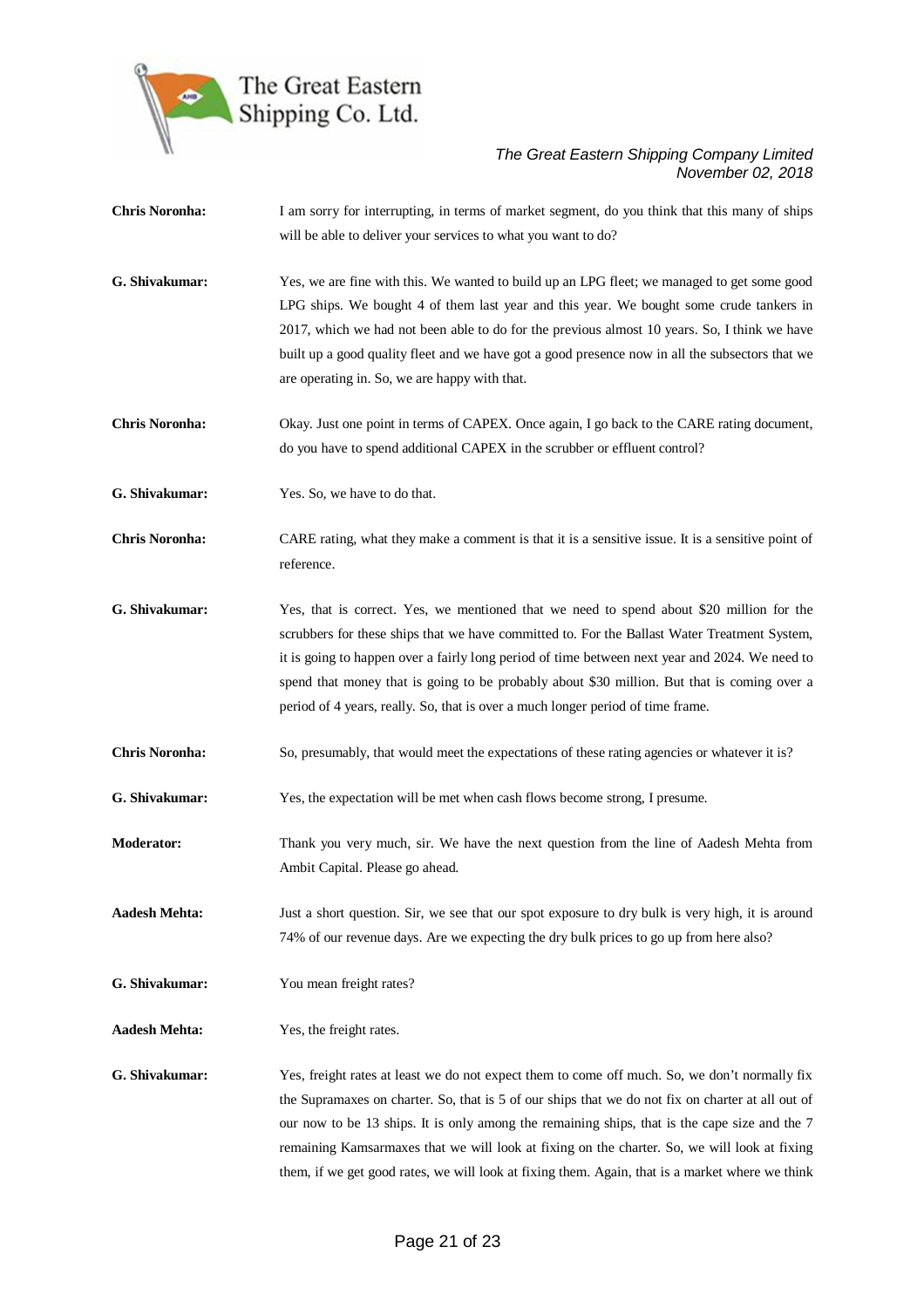

that the recovery is already in play and it is just a question of getting the right rate and we will get it.

- **Aadesh Mehta:** Okay. So, we should actually expect this mix between spot and time to shift going forward at least in the dry bulk.
- **G. Shivakumar:** Yes, at some point, if the charter rates go up, we will look to fix yes, this is not going to be a permanent thing. We will look to fix out when we will get a market opportunity, whenever we get much more remunerative rates. The rates are still above breakevens but when we get more remunerative rates, we will look at locking in some of our capacity, either by selling them or by fixing on time charter.

**Moderator:** Thank you, sir. We have the next question from the line of Vaibhav Barjatya from HNI Investments. Please go ahead.

- **Vaibhav Barjatya:** Thanks for providing the follow-up. Just earlier in your initial remarks, you mentioned that iron ore imports in China have contracted when the coal imports have grown. So, just want to know why there is this difference in economy coal imports are going up, iron ore imports are going down. Do you have any views on that?
- **G. Shivakumar:** You see the iron ore imports have gone down in a very marginal way actually. It is a 1% type of number and it could well be that, it is just a statistical blip. So, it is not too significant but coal going up seems to be slightly more of a trend. We have seen that over the last few quarters and that is an encouraging sign because something has to take up that slack. Iron ore, we are near max. Steel production, of course, is coming off in China. So, something has to take up that slack, there is so much coal a couple of billion tonnes of coal which are consumed in China. And some of it has to be imported at some point. Environmental regulations can easily change the picture here for coal. But yes, it is not a huge swing and it is not indicating anything dramatic going on in the Chinese steel market, really.

**Vaibhav Barjatya:** Okay. Got it and this might be a really silly question, but out of Brent and WTI which is high sulfur and which is low sulfur?

- **G. Shivakumar:** Good question. And yes, you mentioned this question a little earlier. I am not very sure, but I think that it is Brent which is marginally higher, though both of them are on the lower end of the sulfur spectrum. But again, I am not sure of this and this is again a little bit from memory.
- **Moderator:** Thank you, Ladies and Gentlemen, that was the last question. I now hand the conference over to the management for closing comments. Over to you.